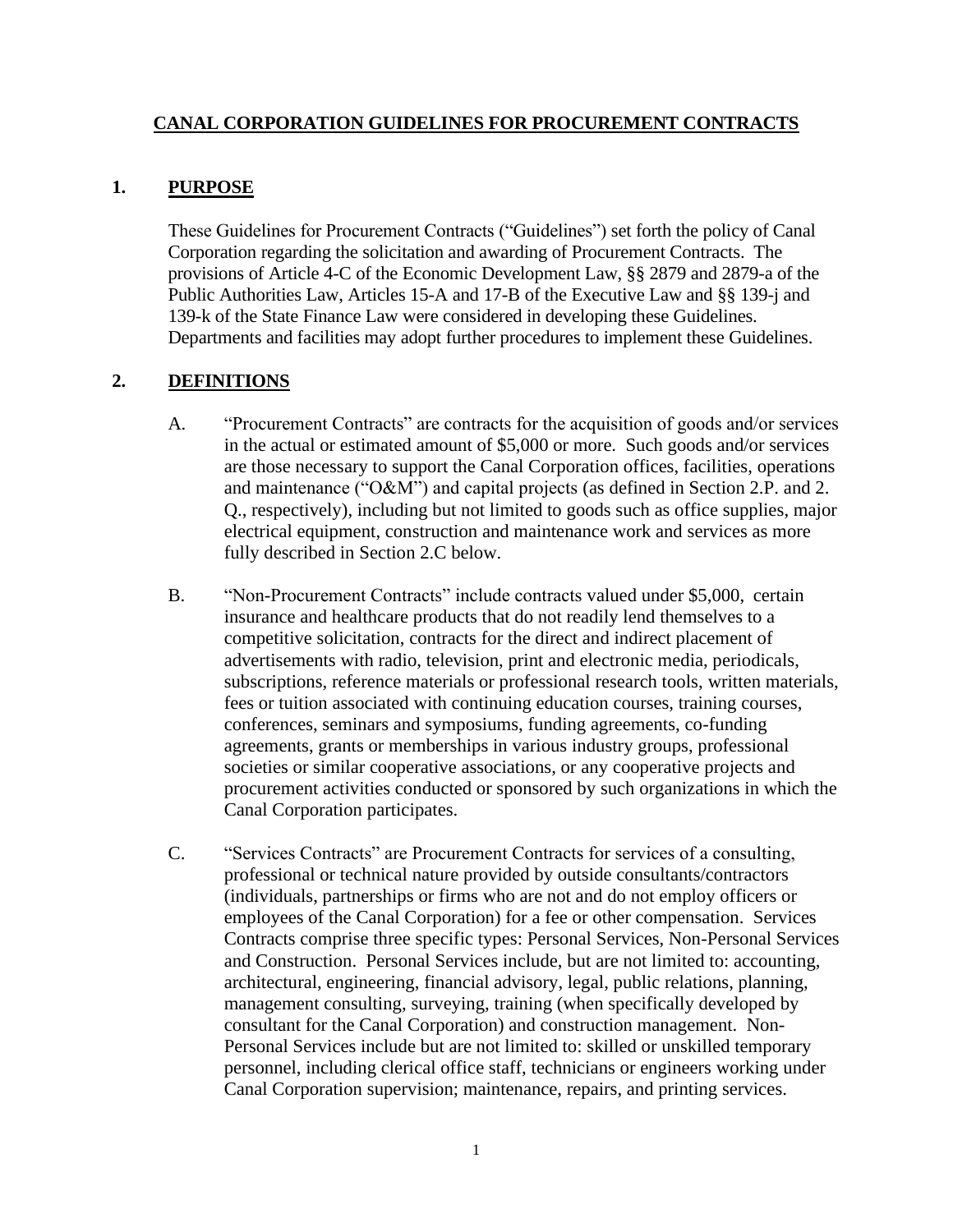Construction consists of craft labor and other services utilizing laborers and/or mechanics not otherwise considered Non-Personal Services. Procurement Contracts that include both equipment and services may be classified as Services, where 60% or more of the total projected contract value will be for the purchase of services.

- D. "Goods" include equipment, material and supplies of any kind. Procurement Contracts that include both equipment and services may be classified as "Equipment" where 60% or more of the total projected contract value will be for the purchase of equipment, material or supplies.
- E. "Software" includes on-premises applications as well as Software-as-a-Service (SaaS) which is defined as a software distribution model in which a third-party provider hosts application and makes access available to customers over the Internet. "Software" shall be considered "Equipment" where such term is used throughout these Guidelines.
- F. "Evaluation of Proposals," as further set forth in Section 4 below, includes as evaluating factors the Canal Corporation consideration of a bidder's skill, judgment and business integrity.
- G. "Contact" is any oral, written or electronic communication with the Canal Corporation under circumstances where a reasonable person would infer that the communication was intended to influence the Canal Corporation conduct or decision regarding the procurement.
- H. "Relative" is any person living in the same household as the Canal Corporation employee or any person who is a direct descendant of the Canal Corporation employee's grandparents or the spouse of such descendant, as referred to in Subsection 9.E.1 of these Guidelines. The term Relative may include, but is not limited to, the relationship of spouse, child, parent, sister, brother, grandparent, grandchild, aunt, uncle, cousin, niece, nephew, stepchild, stepparent, stepsister, stepbrother, mother-in-law, father-in-law, sister-in-law, brother-in-law, daughterin-law or son-in-law.
- I. "Minority- and Women-owned Business Enterprise" ("MWBE") is defined as any New York State-certified business enterprise at least 51% of which is owned by black persons, Hispanics, Native Americans, Asians, Pacific Islanders and/or women, and as further described in the Canal Corporation Supplier Diversity Program Policy and Procedures and Executive Law Article 15-A, and pursuant to the definition found in Executive Law § 310.
- J. "Small Business" (or Small Business Enterprise, "SBE"), pursuant to Executive Law § 310 and as used in these Guidelines, unless otherwise indicated, is a business that has a significant business presence (as defined at 5 NYCRR 140.1)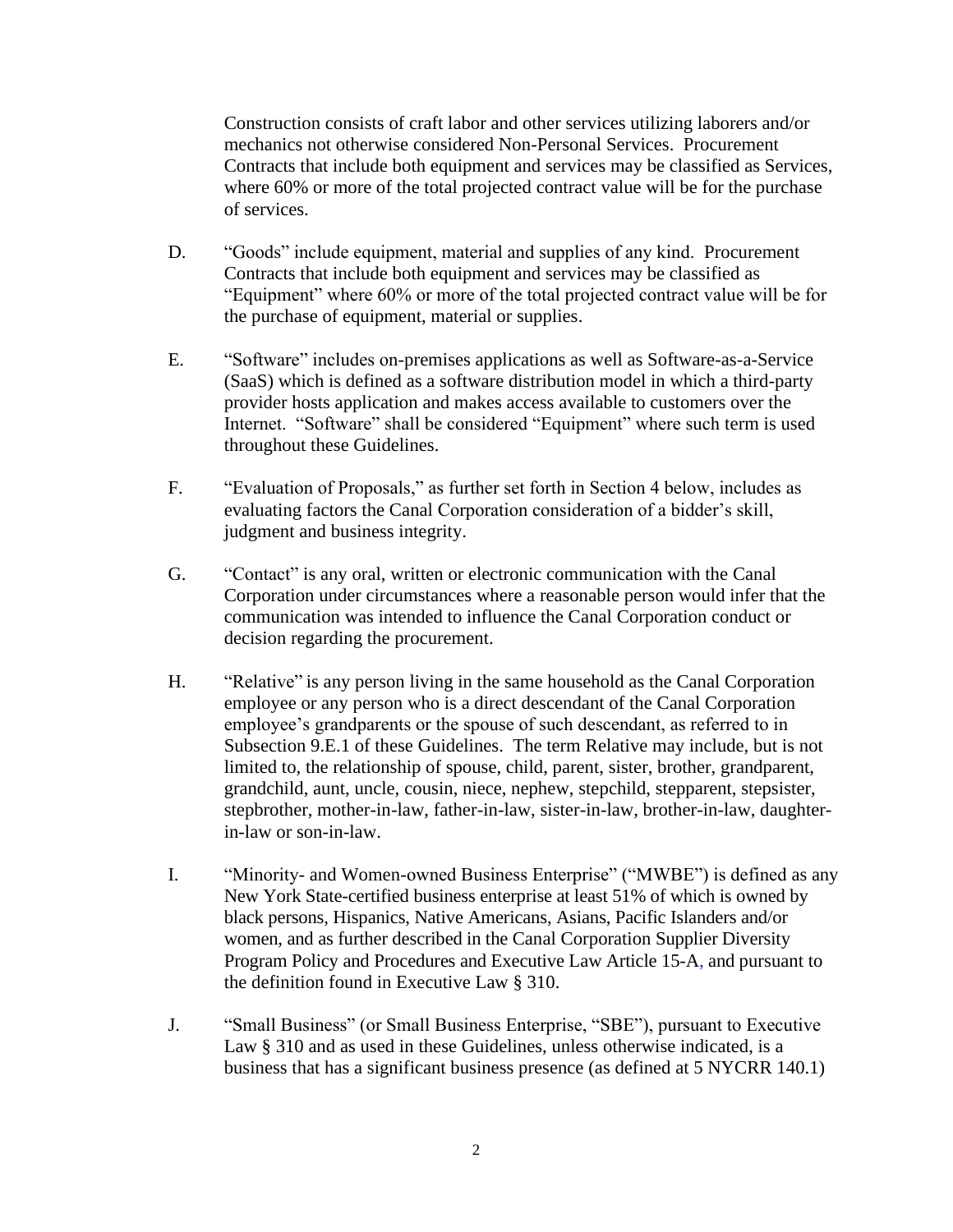in New York State, is independently owned and operated, not dominant in its field and employs not more than 300 people.

- K. "Single Source" is a procurement in which the Canal Corporation, upon written findings setting forth material and substantial reasons, may award a contract (or amendment to a contract) to one offeror over another that can supply the goods or services.
- L. "Sole Source" is a procurement in which only one offeror is capable of supplying the required goods or services.
- M. "Service-Disabled Veteran-Owned Business" ("SDVOB") is a business enterprise, including a sole proprietorship, partnership, limited liability company or corporation that is at least 51% owned by one or more service-disabled veterans; in which such ownership is real, substantial and continuing, and also has and exercises the authority to control independently the day-to-day business decisions of the enterprise; is a Small Business and is certified by the New York State Office of General Services, as further set forth in Article 17-B of the Executive Law.
- N. "Discretionary Purchase" is a procurement made below statutorily established monetary threshold amounts (e.g., not exceeding \$500,000 for the purchase of commodities and/or services from Small Business Enterprises or NYS-certified MWBE firms, and without a dollar cap for SDVOB firms, as further set forth in Sections 3.D and 3.M.5-7) and at the discretion of the Canal Corporation, without the need for a formal competitive bid process. For the purpose of determining whether a purchase is within the discretionary thresholds, the aggregate amount of all purchases of the same commodities and/or services to be made from the same provider within the 12-month period commencing on the date of purchase shall be considered. A change to or a renewal of a discretionary purchase shall not be permitted if the change or renewal would bring the reasonably expected aggregate amount of all purchases of the same commodities and/or services from the same provider within the 12-month period commencing on the date of the first purchase to an amount greater than \$500,000, as that term is defined in State Finance Law § 163.
- O. "Disadvantaged Business Enterprise" (DBE) is a for-profit small business concern (1) that is at least 51 percent owned by one or more individuals who are both socially and economically disadvantaged or, in the case of a corporation, in which 51 percent of the stock is owned by one or more such individuals; and (2) whose management and daily business operations are controlled by one or more of the socially and economically disadvantaged individuals who own it, as that term is defined in 49 C.F.R Part 26.
- P. "Operation and Maintenance" ("O&M") generally refers to the work or services necessary to keep the plants, transmission lines, and other equipment and facilities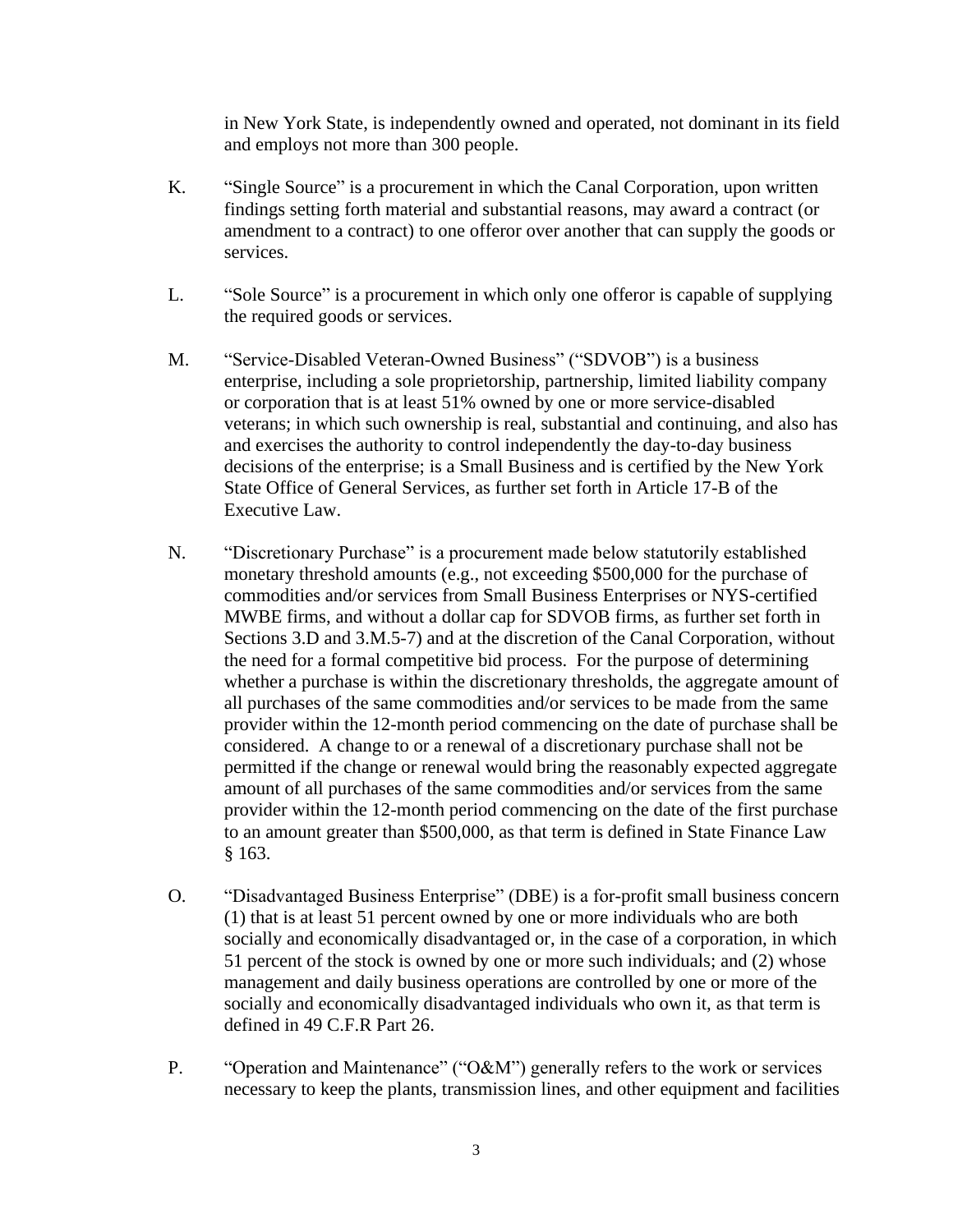to include NYPA customers, where authorized, (collectively referred to generally as an "asset") in optimal operating condition and/or to restore an asset to its productive capacity. This includes the cost of inspecting, testing, analyzing and reporting on the condition of the asset required to determine repairs or replacement, as well as costs associated with the normal operation and administration of NYPA's production/transmission facilities and energy programs.

- Q. "Capital projects" generally refers to the acquisition or construction of new assets, the replacement and/or betterment of existing assets, equipment or property (including those of NYPA's customers, where authorized). Betterment refers to an extension of the useful life or improvement in the efficiency and/or capacity of the asset, equipment or property.
- R. "Purchase Order Release" is a single order issued for goods or services in accordance with the terms and conditions of a Value Contract.
- S. "Value Contract" Master Service Agreement for goods and services with specific target value and term.
- T. "Design-Build" is a method of project delivery where there is one entity, one contract, one unified flow of work from initial concept through completion. Design-Build is also referred to as Engineer, Procure, Construct (EPC) in some instances.

### **3**. **SOLICITATION REQUIREMENTS**

- A. Preparation of the solicitation of proposals for Procurement Contracts is the joint responsibility of the White Plains Strategic Supply Management ("SSM") Department, or the Canal Corporation SSM Department, and the initiating department. Except as otherwise authorized by these Guidelines, a Request for Proposals ("RFP") or Request for Quotations ("RFQ") will be made available to a minimum of three providers and/or firms (if available) commensurate with the magnitude and nature of the goods and/or services, and the schedule for performance.
- B. Prospective bidders on Procurement Contracts may be prequalified by invitation advertised in the same manner as an RFP or RFQ (referred to as a Request for Qualifications and/or Request for Information ("RFI")). In such cases, proposals are requested only from those providers and/or firms whose prequalification submittals demonstrate sufficient ability and competence (including, but not limited to, the bidder's skill, judgment and business integrity) to supply the particular goods and/or perform the particular services required.
- C. The Canal Corporation may withdraw any pending solicitation (including but not limited to RFPs and RFQs) at any time, for cause or no cause. Any person or entity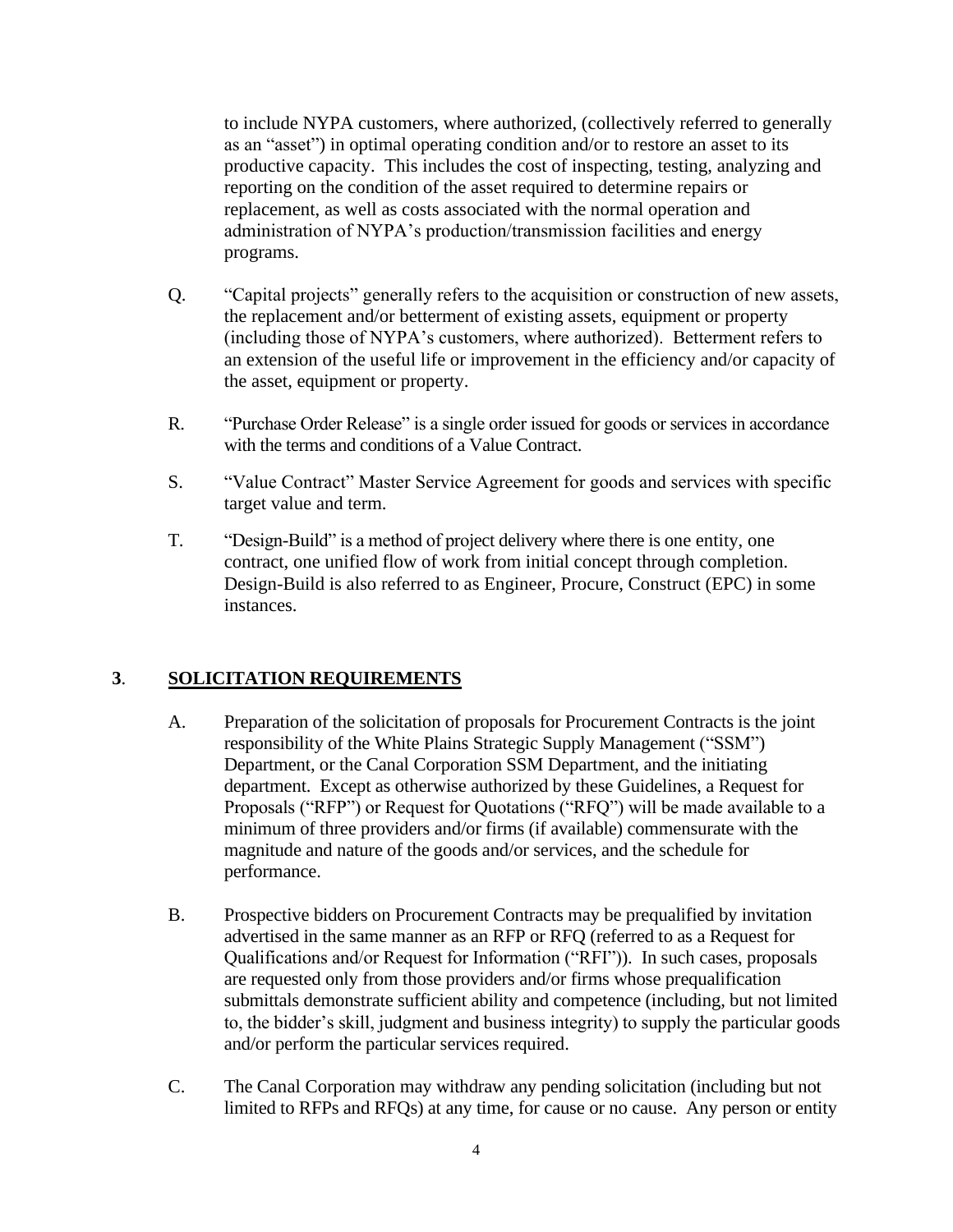submitting any responsive document to the Canal Corporation does so at its own cost or expense and will not be reimbursed by the Canal Corporation for the preparation of any responsive document, unless otherwise agreed to in writing and signed by an authorized Canal Corporation representative.

D. In order to promote the use of Minority- and Women-owned Business Enterprises ("MWBEs"), Service-Disabled Veteran-Owned Businesses ("SDVOBs") and Small Business Enterprises ("SBEs"), the Canal Corporation will solicit offers from such firms known to have experience in the type of goods and/or services to be provided, regardless of the type of contract. For the purpose of these Guidelines, the definitions of NYS-certified MWBE or SDVOB firms and SBEs are set forth in Sections 2.I, 2.M and 2.J, respectively.

To foster increased use of MWBEs and SBEs, a single proposal may be sought, negotiated and accepted for discretionary purchases of goods and/or services not exceeding \$500,000, in the aggregate including all amendments, from a NYScertified MWBE or an SBE that offers a reasonable price for such goods and/or services. An SDVOB may be awarded on the basis of a single proposal that offers a reasonable price for such goods and/or services without a dollar cap. The award of such proposal requires the written approval of the Vice President, SSM. Any subsequent alteration to the accepted proposal, including, but not limited to, change orders, amendments, or supplemental terms shall also necessitate the written approval of the Vice President, SSM. Furthermore, the award of such Procurement Contracts will be noticed as a single source award on the *Contract Reporter* website, as further set forth in Section 3.J.

- E. It is the policy of New York State to promote the participation of and maximize the opportunities for New York State Business Enterprises and New York State residents in Procurement Contracts. The Canal Corporation will endeavor to promote such participation and to comply with the applicable statutory provisions. In furtherance of Public Authorities Law § 2879, the following definitions and actions apply:
	- 1. "New York State Business Enterprise" is a business enterprise, including a sole proprietorship, partnership or corporation that offers for sale or lease or other form of exchange, goods sought by the Canal Corporation that are substantially manufactured, produced or assembled in New York State or services, excluding construction services, sought by the Canal Corporation that are substantially performed within New York State as further described in Public Authorities Law § 2879.
	- 2. "New York State resident" is a person who maintains a fixed, permanent and principal home in New York State to which such person, whenever temporarily located, always intends to return as further described in Public Authorities Law § 2879.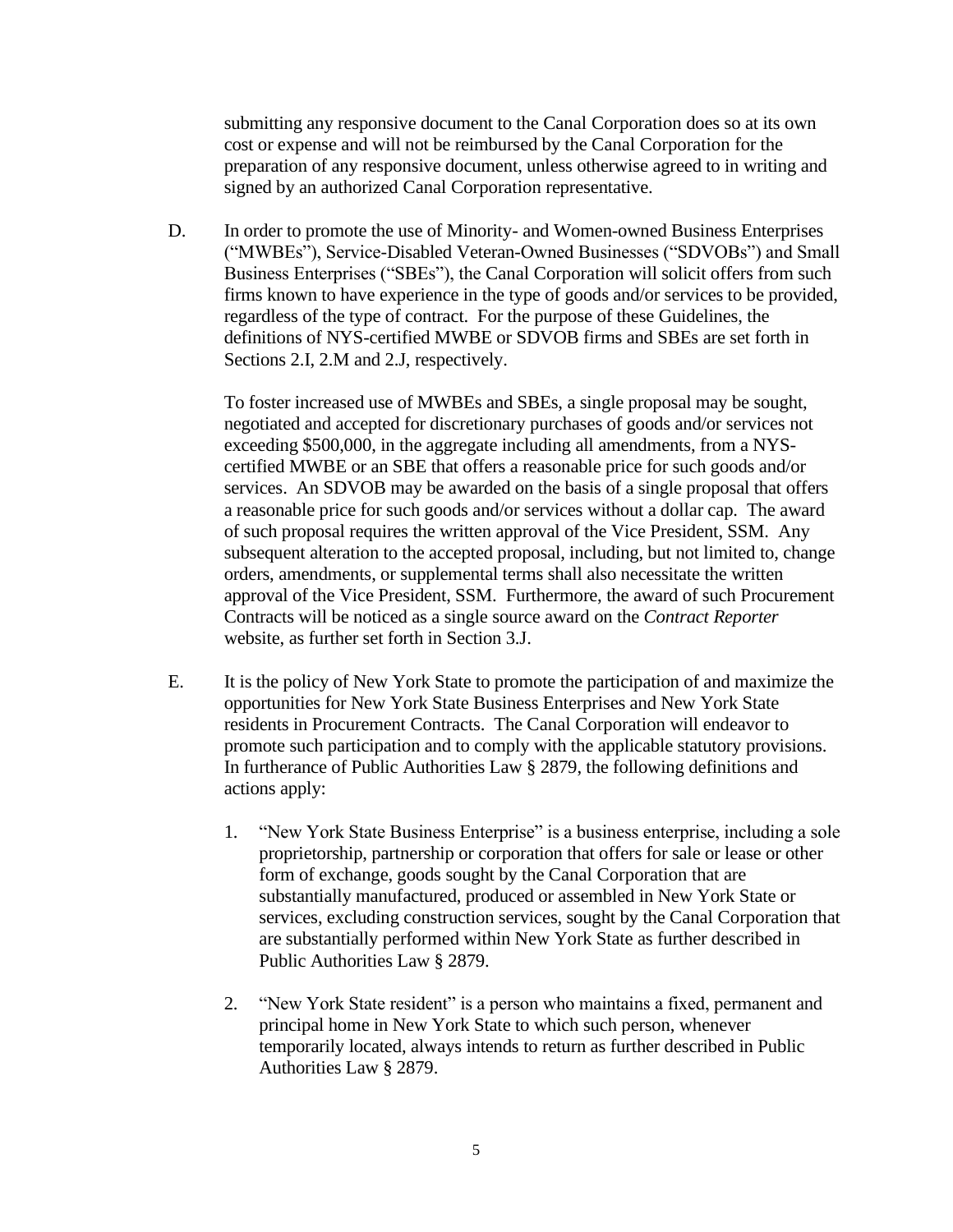- 3. "Foreign Business Enterprise" is a business enterprise, including a sole proprietorship, partnership or corporation, that offers for sale, lease or other form of exchange, goods sought by the Canal Corporation that are substantially produced outside New York State, or services other than construction services, sought by the Canal Corporation that are substantially performed outside New York State as further described in Public Authorities Law § 2879. For purposes of construction services, Foreign Business Enterprise is a business enterprise, including a sole proprietorship, partnership or corporation, which has its principal place of business outside New York State.
- 4. "Discriminatory Jurisdiction" is any country, nation, province, state or political subdivision thereof which employs a preference or price distorting mechanism to the detriment of, or otherwise discriminates against, a New York State Business Enterprise in the procurement of goods and/or services by the same or a non-governmental entity influenced by the same.
- 5. Pursuant to Public Authorities Law § 2879, the Canal Corporation shall not enter into a contract with a Foreign Business Enterprise which has its principal place of business in a Discriminatory Jurisdiction contained on the list prepared by the Commissioner of the New York State Department of Economic Development ("DED"). The provisions of this section may be waived by the NYPA's President and Chief Executive Officer if the Chief Executive Officer determines in writing that it is in the best interests of the Canal Corporation to do so, as further set forth in the above-referenced law.
- 6. Pursuant to Public Authorities Law § 2879, the Canal Corporation will, where feasible, make use of the stock item specification forms of New York State manufacturers, producers and/or assemblers, as made available by the Commissioner of General Services, for any Procurement Contract for the purchase of goods.
- F. Certain goods and/or services may be procured pursuant to Procurement Contracts let by any department, agency, officer, political subdivision or instrumentality of the State (e.g., the New York State Office of General Services ("OGS")) or Federal government (e.g., General Services Administration ("GSA")) or any city or municipality where the White Plains SSM Department, or Canal Corporation SSM Department, and the initiating department determine that a reasonable potential exists for cost savings or other benefits to the Canal Corporation and have approved the specifications and proposed terms and conditions of such contract.

Certain Procurement Contracts established by the OGS or GSA require that authorized users conduct a "mini-bid" (i.e., an abbreviated supplemental competitive bid procurement process) among prequalified bidders identified in such established contracts.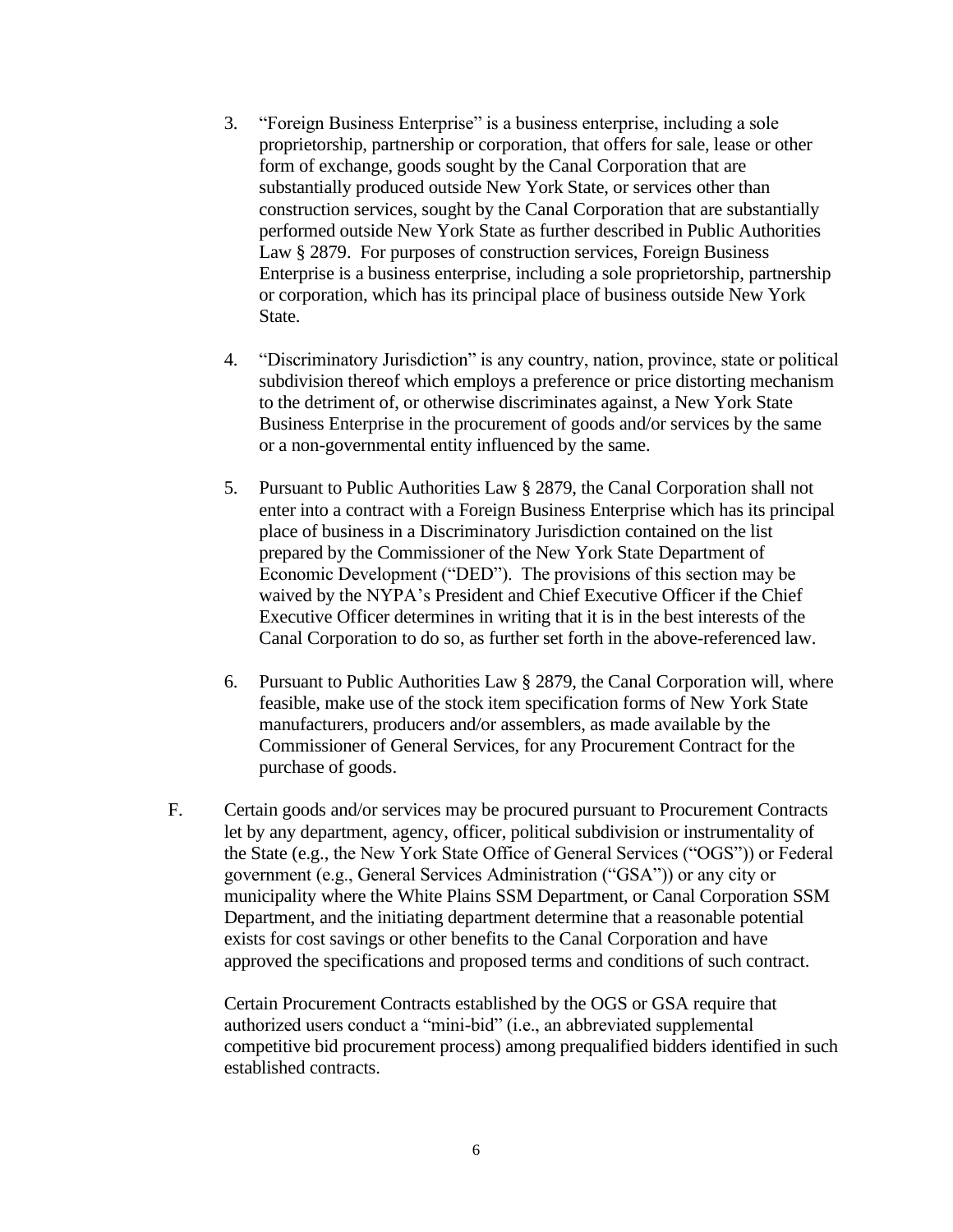- G. Procurement Contracts issued by the Canal Corporation may also utilize a mini-bid process, typically, in cases of a multiple award, where a contract is awarded to more than one bidder that meets the Canal Corporation bid requirements. Such mini bids shall be conducted by the Canal's Corporation SSM staff (or on behalf of the Canal Corporation by a contracted Service Provider) where applicable and practicable. Within a said multiple award group, work may be assigned to a specific firm without conducting a mini-bid, under certain circumstances, including but not limited to: where such firm possesses specialized expertise and is uniquely qualified to perform such work; where time constraints, emergency or other critical conditions exist or geographic location is of primary consideration in order to meet schedule requirements, respond to emergent issues or otherwise meet the Canal's Corporation needs; or when the work scope is below a specified monetary threshold. The decision to assign work without conducting a mini bid shall be made jointly by the Canal Corporation SSM Department and initiating departments and shall be documented for the Procurement Record.
- H. Solicitations will include a scope of work that defines the goods required and/or the services to be performed; evaluation criteria (as defined in Section 4.B.); milestone dates; the Canal Corporation Supplier Diversity Program and SDVOB requirements, if applicable; all other applicable Canal Corporation requirements and any special methods or limitations that the Canal Corporation chooses to govern the work.
- I. Telephone solicitation, for procurements valued at less than \$50,000, may be used where time constraints do not permit issuance of an RFP, where issuance of an RFP is otherwise impracticable or for goods that are catalog items or do not require a detailed bill of materials or specification. All solicitations made by telephone shall be documented and made part of the Procurement Record.
- J. For all Procurement Contracts with a value equal to or greater than \$50,000 (except for those contracts noted below), the Canal Corporation will, prior to soliciting proposals, submit all required information to the Commissioner of the DED to be included on the New York State *Contract Reporter* website, [\(www.nyscr.ny.gov\)](http://www.nyscr.ny.gov/). Such information will be submitted to the DED Commissioner in accordance with the schedule set forth by the DED. The due date for bids or proposals will be a minimum of 15 business days after the date of publication of such notice on the *Contract Reporter* website, except where a shorter period is specifically authorized by law. For Procurement Contracts resulting from a Request for Proposal process, the Canal Corporation will submit the results of the bid opening, including the names of firms submitting proposals and the name/s of the awardee/s, for inclusion on the *Contract Reporter* website. For all other Procurement Contracts, the name of the awardee will be submitted.

This section 3.J does not apply to (i) Procurement Contracts awarded on an emergency basis as described below in Section 3.O, (ii) Procurement Contracts being rebid or re-solicited for substantially the same goods and/or services, within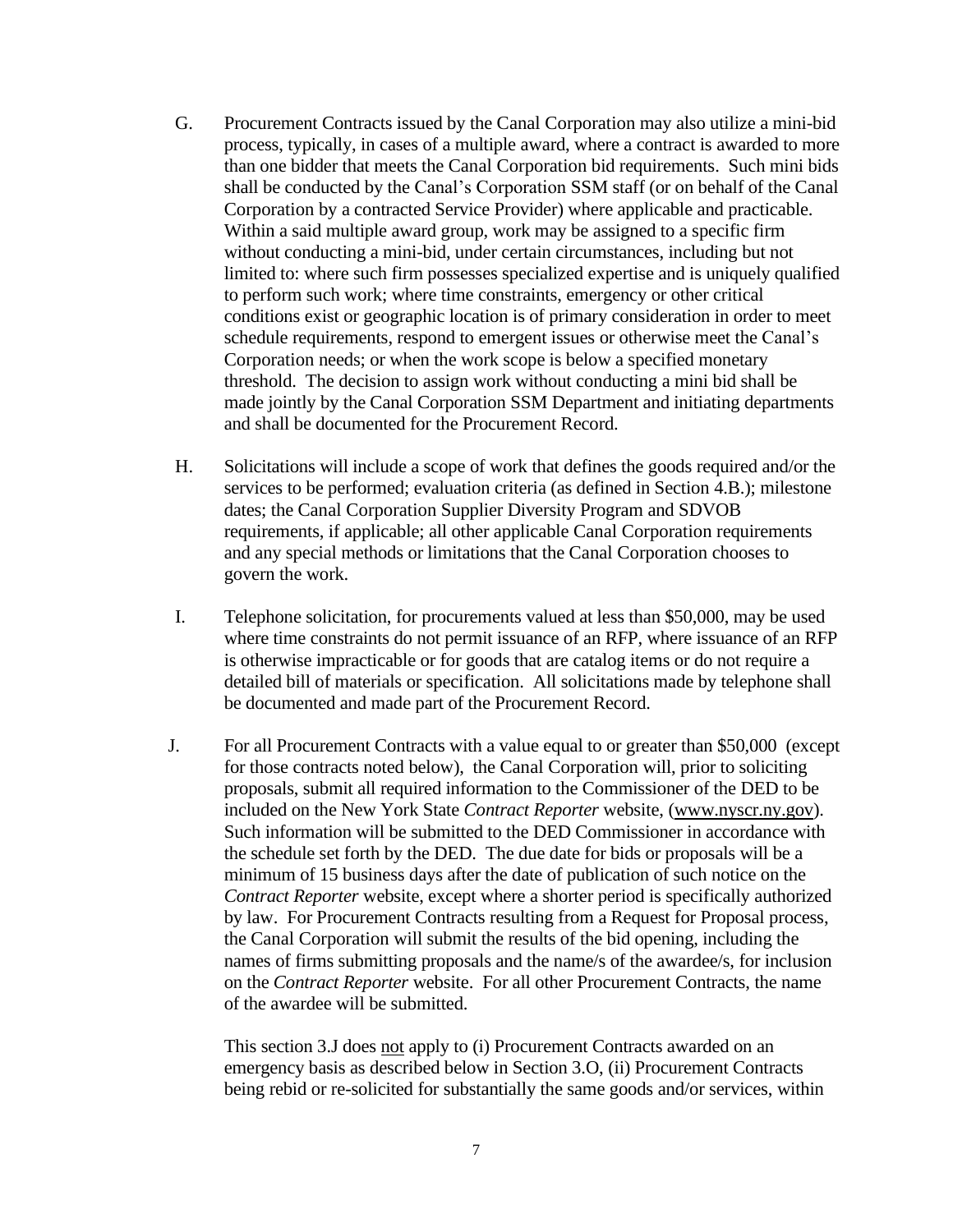45 business days after the original due date, and/or (iii) Procurement Contracts awarded to not-for-profit human services providers. (See Article 4-C, Economic Development Law)

Notwithstanding the foregoing, submittal of a notice of award for inclusion on the *Contract Reporter* website is required for Procurement Contracts with a value of \$50,000 or more awarded on a sole source or single source basis, including such discretionary contracts not exceeding \$500,000 awarded to Small Business Enterprises (SBEs) or MWBE firms, or for the purchase of goods and/or technology that are recycled or remanufactured, for discretionary awards on a single or sole source basis to SDVOB's, or for the purchase of food, including milk and milk products that are grown, produced or harvested in New York State, and certain other Procurement Contracts exempt from the general advertising requirement for Procurement Contract bidding opportunities, in accordance with the afore-referenced law. Such notice shall specify the name of the awardee.

- K. In order to further increase participation of service-disabled veterans in New York State's contracting opportunities, the Service-Disabled Veteran-Owned Business ("SDVOB") Act was signed into law on May 12, 2014. The SDVOB program provides for eligible Veteran business owners to become certified as a New York State Service-Disabled Veteran-Owned Business. The Division of Service-Disabled Veterans' Business Development within the New York State Office of General Services ("OGS") is responsible for certifying eligible SDVOBs, assisting agencies and authorities in complying with the law, and promoting SDVOB participation in the state's procurement activities. Under this program, contracts may be awarded on a non-competitive basis to NYS-certified SDVOBs for discretionary purchases. Alternately, contracts may be competitively bid exclusively among NYS-certified SDVOBs regardless of value and advertised as such on the *Contract Reporter* website.
- L. Proposals for certain services not resulting in procurement contracts may also be solicited by the NYPA SSM Department or the Canal Corporation SSM Department staff to gather information from potential sources, that will include a description of the offeror/firm's qualifications, résumés of key personnel, past experience and proposed billing rates. The information will be supplied to the initiating department.
- M. A Procurement Contract may be awarded on a Sole Source, Single Source, or other non-competitive basis where:
	- 1. Compatibility of equipment, accessories or spare or replacement parts is the paramount consideration.
	- 2. Services are required to extend or complement a prior procurement and it is impracticable or uneconomic to have a source other than the original source continue the work.
	- 3. A sole supplier's item is needed for trial use or testing, or a proprietary item is sought for which there is only one source.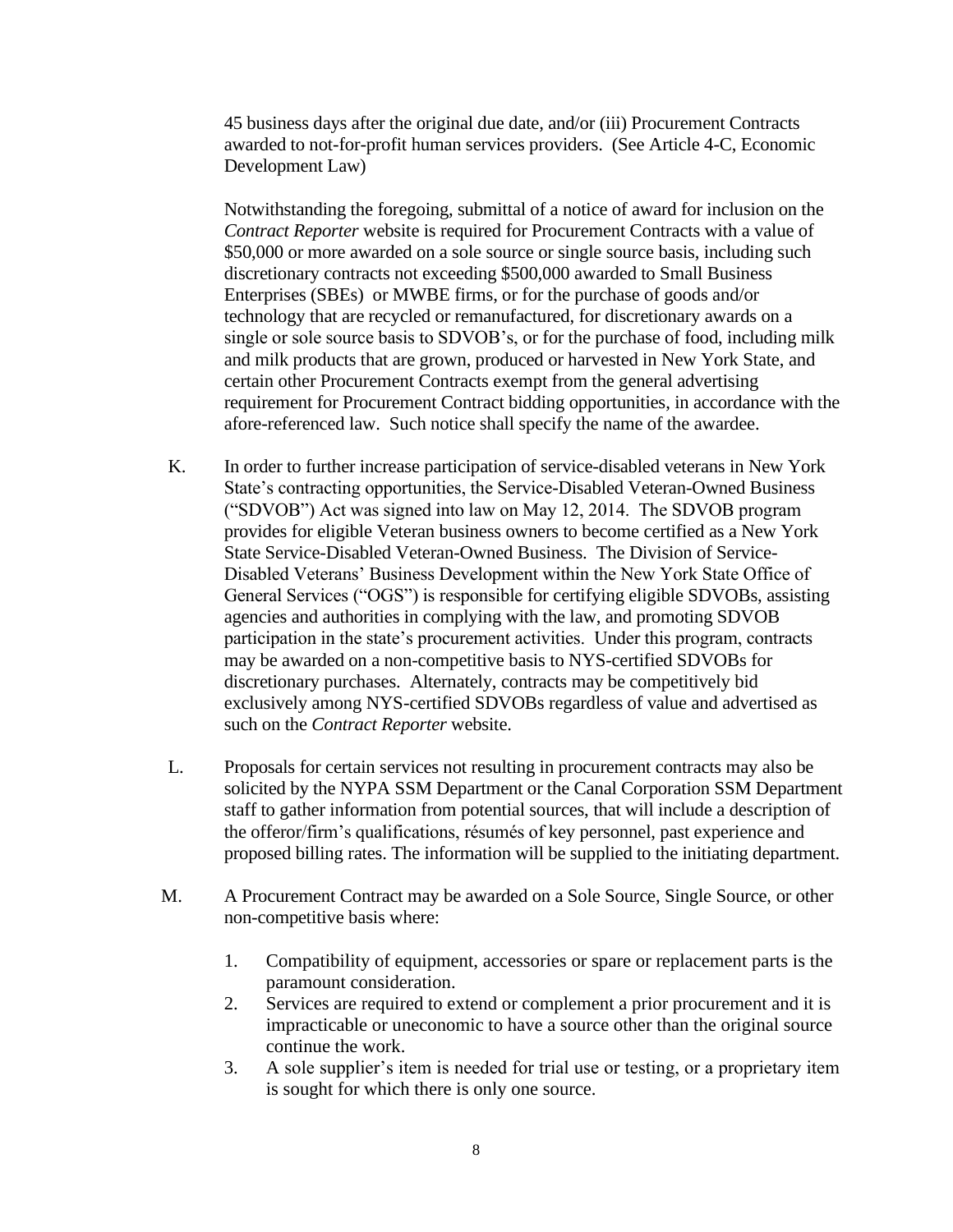- 4. Other circumstances or work requirements exist that cause only one source to be available to supply the required goods and/or services.
- 5. The contract is awarded to a Small Business Enterprise or to a NYScertified MWBE firm for discretionary purchases not exceeding \$500,000, pursuant to Section 3.D and as further set forth in Section 2.N.
- 6. The contract is awarded to a NYS-certified SDVOB for a discretionary purchase
- 7. The contract is for the discretionary purchase of goods and/or technology that are recycled or remanufactured, in an amount not exceeding \$500,000, as further set forth in Section 2.N and subject to the approvals stated in Section 3.D.
- 8. The contract is for the discretionary purchase of commodities that are food, including milk and milk products, which are grown, produced or harvested in New York State, in an amount not exceeding \$500,000, as further set forth in Section 2.N and subject to the approvals stated in Section 3.D.
- 9. Services are required on a more expedited basis than the competitive procurement process will allow. Requesting business units must demonstrate the urgency of the project and that awardee is cost-effective and qualified in the subject area. Services shall be for specific scopes of work in an amount not exceeding \$500,000 and are subject to the approvals stated in Section 3.D.
- N. Pursuant to Public Authorities Law § 2879-a, the Comptroller Regulations and the State Authority Contract Manual, the Canal Corporation may be required to submit certain contracts to the New York State Comptroller for approval that are awarded on a Sole Source, Single Source, or other non-competitive basis for the purchase of goods and/or services in an amount in excess of \$1 million, and shall notify the successful bidder therefor. Such contracts or contract amendments shall not be valid and enforceable unless approved by the Comptroller or until 90 days have elapsed from such submission without action by the Comptroller, as further set forth in the referenced law and regulations.
- O. Subject to the Canal Corporation Expenditure Authorization Procedures ("EAPs"), and Public Authorities Law § 2879-a, the Comptroller Regulations and the State Authority Contract Manual, a Procurement Contract may be awarded without following the solicitation requirements that ordinarily apply (but using such competitive selection procedures as are practicable under the circumstances) where emergency conditions exist, such as:
	- 1. A threat to the health or safety of the public or Canal Corporation employees or workers.
	- 2. Proper functioning of the Canal Corporation facilities or construction or operating projects requires adherence to a schedule that does not permit time for an ordinary procurement solicitation.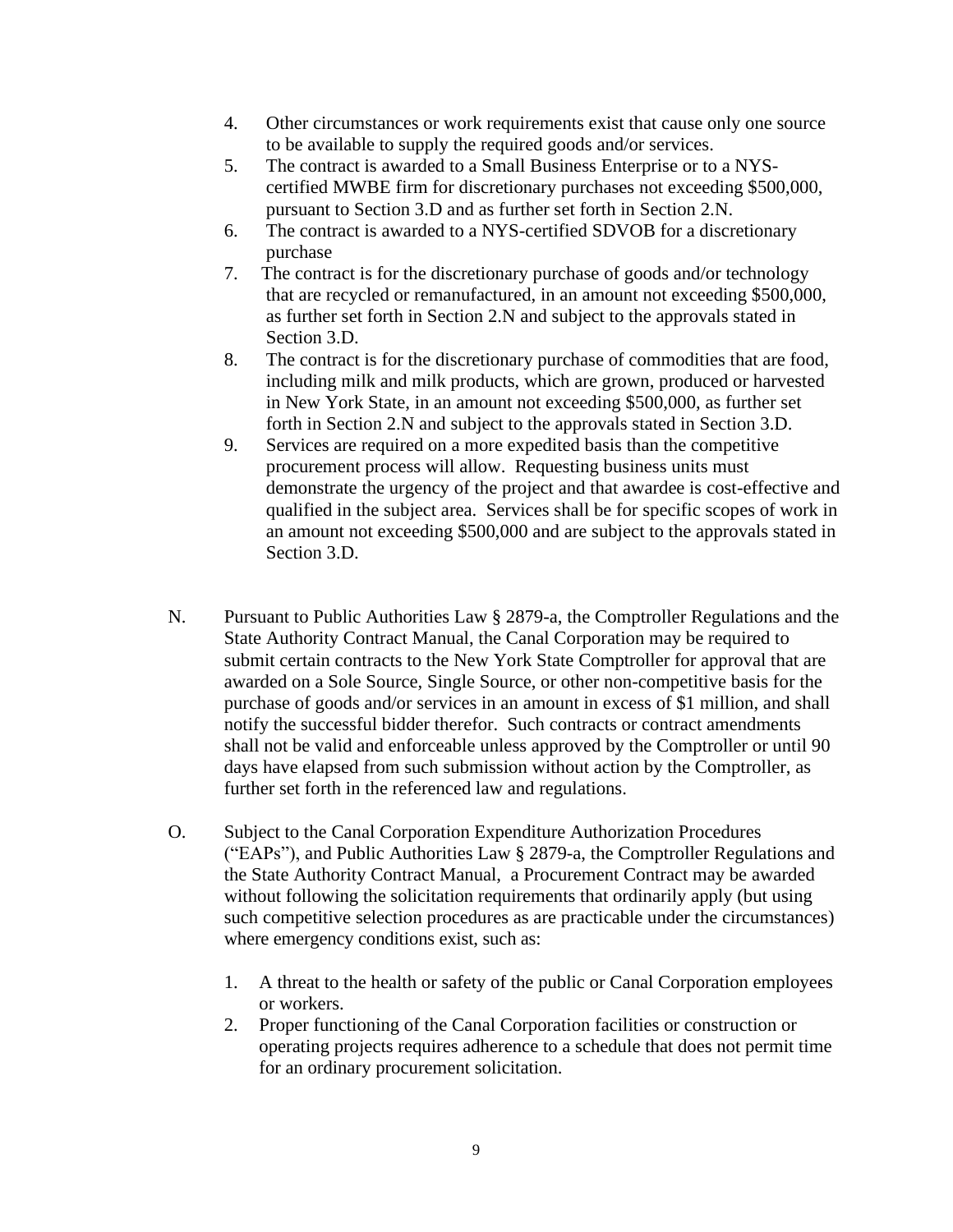- P. Whenever an initiating department determines that a Procurement Contract should be awarded on a Single Source, Sole Source, or an emergency basis, the department head or other authorized equivalent per the EAPs will provide a written statement explaining the compelling reasons therefor to the NYPA Vice President, SSM. The award of such Procurement Contracts, regardless of value, requires the written approval of the NYPA Vice President, SSM.
- Q. Every potential Sole Source or Single Source contract with a value of \$1 million or more must be approved by the NYPA Chief Executive Officer or the Chief Operating Officer prior to processing by the NYPA SSM Department or Canal Corporation SSM Department.
- R. In furtherance of Public Authorities Law § 2800, when a procurement is made on a non-competitive basis, and the price for goods or services purchased exceeds fair market value, prior to making the purchase, the Business Unit Head of the initiating department shall provide a detailed explanation of the justification for making the purchase and a certification shall be signed by the NYPA Chief Executive Officer and Chief Financial Officer stating that they have reviewed the terms of such purchase and determined that it complies with applicable law and procurement guidelines. The following definition shall apply: "Fair Market Value" shall mean the estimated dollar amount that a willing buyer would pay to a willing seller for property in an arms-length transaction in the appropriate marketplace and under similar circumstances. Fair market value may be determined by internal appraisals, industry-recognized sources, or other methods of valuation generally accepted in the industry in which such property is utilized, as may be approved by the NYPA Vice President, SSM or authorized designee.
- S. It is the policy of New York State to discourage improper communications intended to influence a governmental procurement. The Canal Corporation will endeavor to control such practices and will comply with the applicable statutory provisions. In furtherance of the State Finance Law §§ 139-j and 139-k, the following shall apply:

The "Restricted Period" is the period of time commencing with the earliest posting, on the Canal Corporation website, in a newspaper of general circulation, or in the Procurement Opportunities Newsletter (i.e., New York State *Contract Reporter*) in accordance with Article 4-C of the Economic Development Law of written notice, advertisement or solicitation of a request for proposal, invitation for bids, or solicitation of proposals, or any other method provided for by law or regulation for soliciting a response from offerors intending to result in a Procurement Contract with the Canal Corporation and ending with the final contract award and approval by the Canal Corporation and, where applicable, the State Comptroller. The "Restricted Period" also applies to a "mini-bid" process that may be utilized in certain established OGS, GSA or Canal Corporation multiple award contracts, as provided in Section 3.F and 3.G.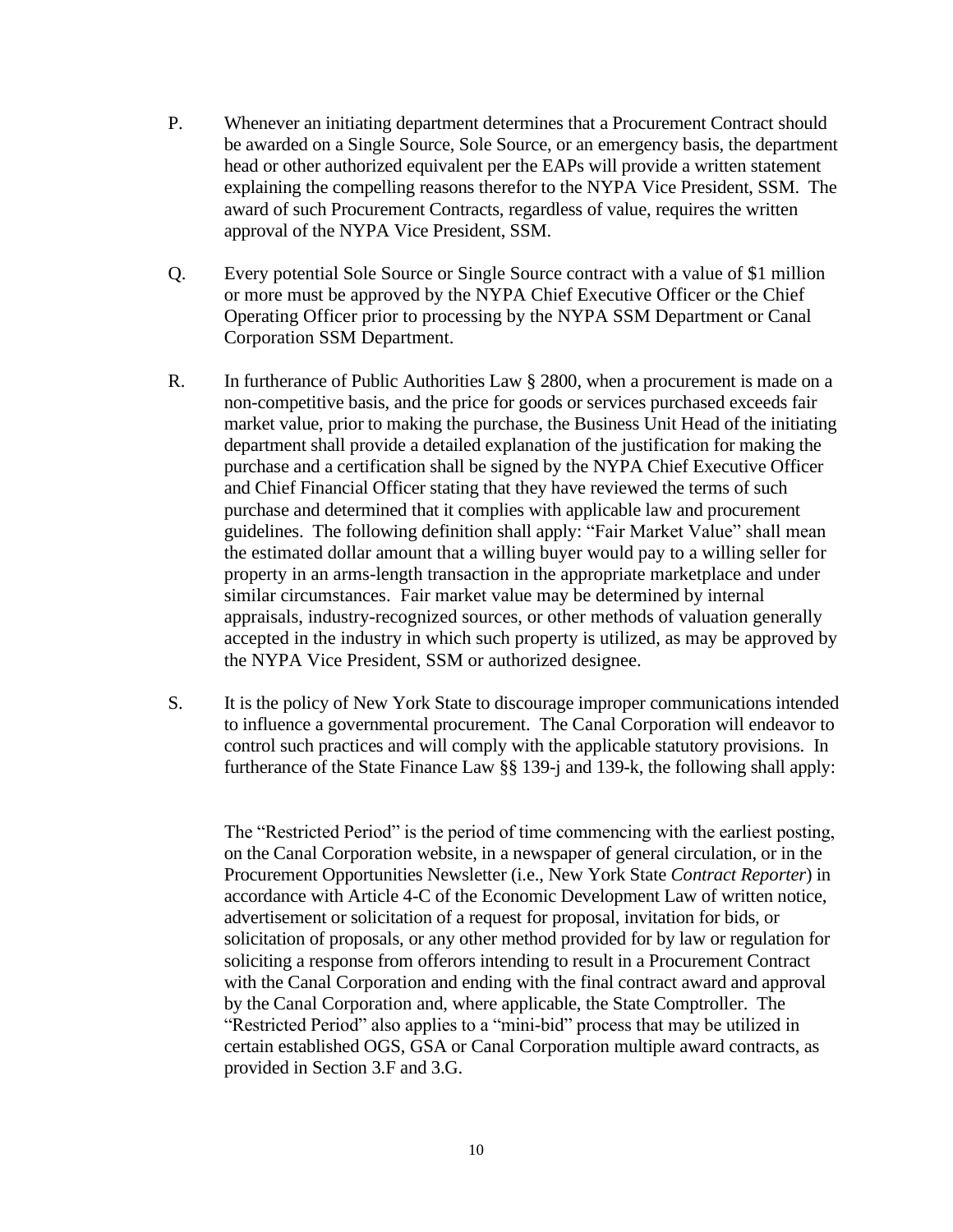The Canal Corporation shall designate a person or persons who may be contacted, with respect to each Canal Corporation procurement. The bidders/contractors or persons acting on their behalf, shall only contact the Canal Corporation's designated person or persons where a reasonable person would infer that the communication was intended to influence the procurement during the Restricted Period.

- T. In furtherance of the Canal Corporation commitment to ensure transparency and accountability of its operations, every member, officer or employee of the Canal Corporation who is contacted by a lobbyist is required to make a contemporaneous record of such contact, pursuant to Public Authorities Law § 2987.
- U. Project Sunlight (Chapter 399, Part A, Section 4 of the Laws of 2011) requires the Canal Corporation to record in a database maintained by the New York State Office of General Services certain appearances between the Canal Corporation and individuals, firms or other entities (excluding elected officials and representatives of federal, state and local agencies and authorities) relating to the procurement of a contract, with a value of \$25,000 or more, for real property, goods or services. Appearances are defined as an interaction through an in-person meeting or a video conference between covered individuals. Appearances related to emergency procurements and disposal of property through public auctions are excluded, as are appearances that take place during the formal "Restricted Period." Covered individuals at the Canal Corporation means an employee who has the power to exercise discretion in procurement matters or advises someone who exercises such discretion. A covered individual outside of the Canal Corporation means both "external" (e.g., a lobbyist) and "internal" (e.g., sales representative) representatives of an entity, individuals appearing on behalf of themselves, advocacy groups or organizations or entities representing the interests or concerns of the organization or entity or of its members. All such appearances must be promptly reported to the Canal Corporation Ethics and Compliance Office for recording in the Project Sunlight database.
- V. Prior to entering into any binding commitment with a third party (e.g., written agreement or memorandum of understanding (MOU)) in pursuit of any joint or collaborative development project, the office of SSM and the Law Department ("Law") must be notified regarding the procurement and on the issue of whether and to what extent the projects falls within the constraints of the Canal Corporation's procurement regulations and enabling legislation. SSM and Law should be brought into any such project during the development phase.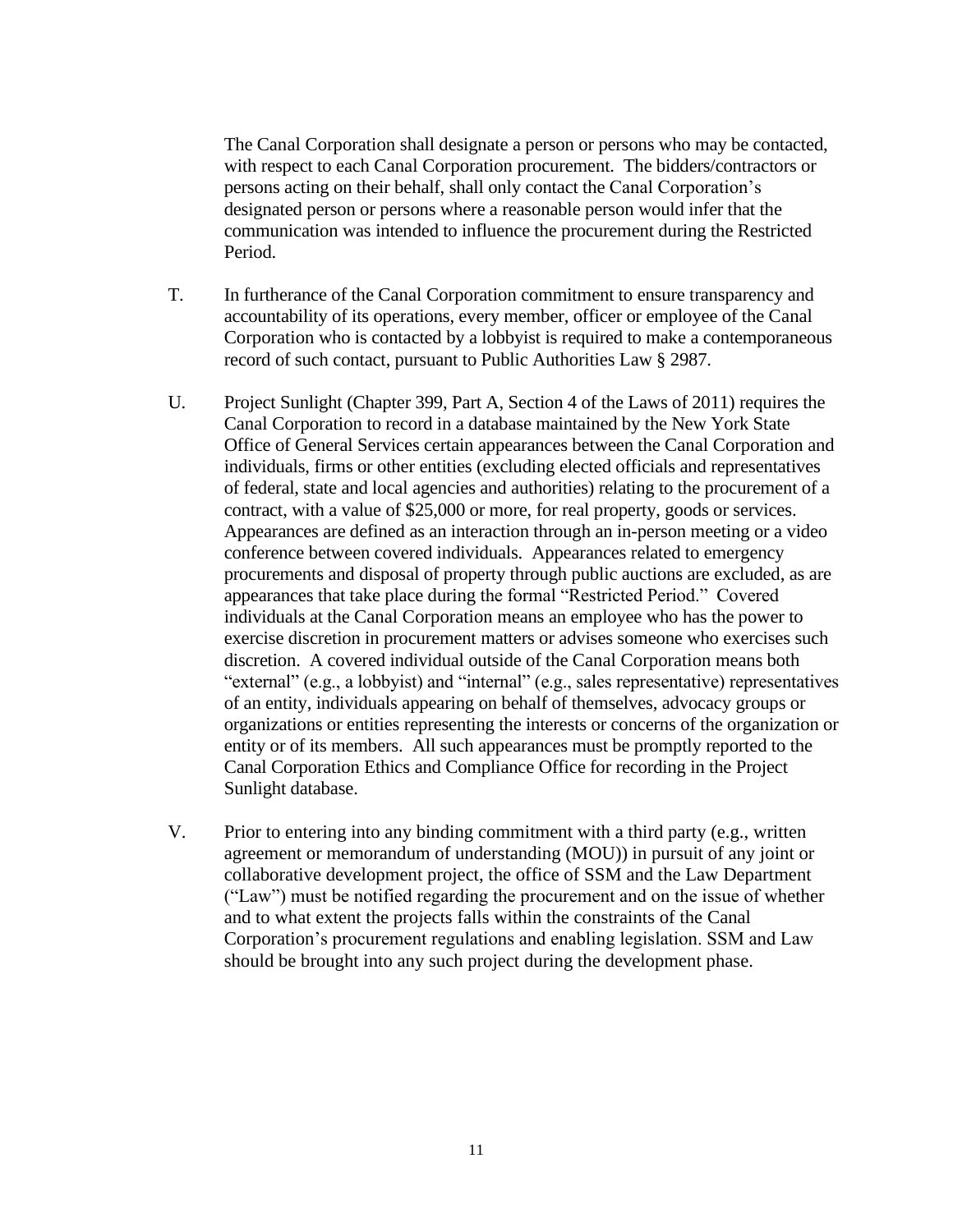Provided that the Canal Corporation has statutory authority to develop or otherwise participate in a project developed, in whole or in part, in collaboration with a third party, the following minimum criteria must be met:

- (i) the Canal Corporation's participation must be in response to a solicitation issued by the State or other public entity pursuant to a competitive selection process; and
- (ii) the construction of any asset to be owned by the Canal Corporation must comply with all applicable laws, including but not limited to prevailing wage requirements and goals established for the use of minority enterprises (e.g., minority- and women-owned business enterprise (MWBE), service-disabled veteran owned business (SDVOB)); and
- (iii) goods and/or services required to develop and implement the project must be sourced and procured in accordance with, and subject to, either (a) the Canal Corporation's Procurement Guidelines; or (b) the requirements of the third party collaborator governing the competitive procurement of goods and services, provided that SSM has been furnished with a copy of such requirements which demonstrate, in SSM's judgement, that a competitive procurement or equivalent has been or will be undertaken.

Prior to execution any underlying agreement (i.e. joint development agreement, MOU, etc.) an internal award recommendation must be memorialized and approved by the VP SSM, the Executive Vice President and Chief Financial Officer (or his/her designee) and the responsible Business Unit head.

# **4. EVALUATION OF PROPOSALS**

A. Proposals will be evaluated using a fair and equitable comparison of all aspects of the proposals against the specifics of the solicitation and against each other, including an analysis of each offer that considers: the quality of the goods and/or the competence of the bidder (including, but not limited to, the bidder's skill, judgment and business integrity), the technical merit of the proposal and the price for which the goods and/or services are to be supplied.

In the event the price submitted by the bidder recommended to be awarded a contract exceeds the cost estimated, where a cost estimate is provided on the solicitation at the time of bidding, the initiating department will prepare a written explanation to be reviewed by the Canal Corporation SSM Department and appropriate managers as stipulated in the EAPs. The following options should be considered: (1) rejecting the bids, resoliciting proposals and/or modifying the scope of work; (2) revising the cost estimate and proceeding with the contract award and (3) negotiating with the bidder(s) to reduce the price quoted. Factors to be considered in reaching the proper course of action include but are not limited to: the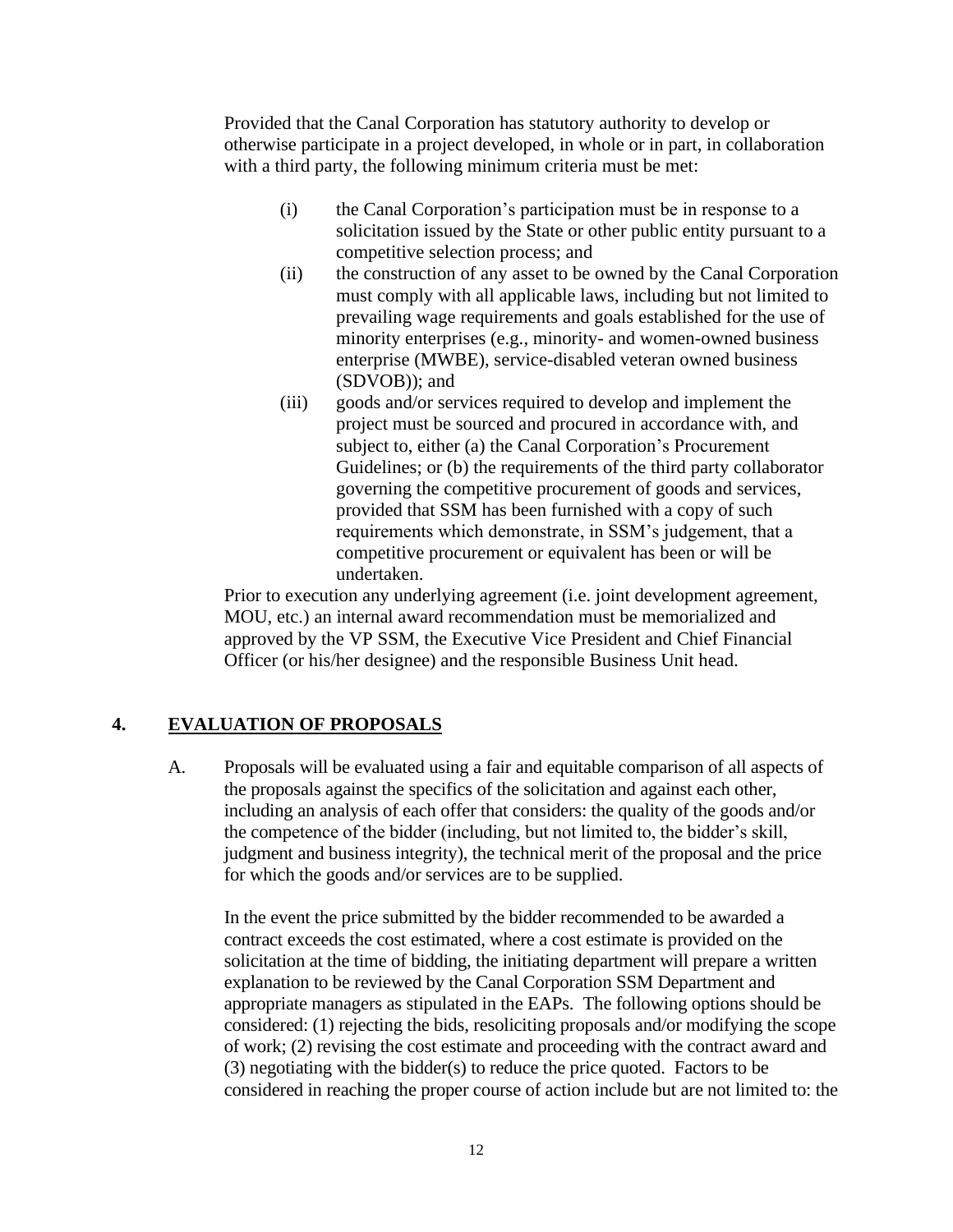effects of a delay on both the schedule and the cost of the specific procurement (eg: capital construction project) or specific circumstances (eg: outage at an operating facility), the magnitude of the contract, available bidders, the ability to attract additional competition if the solicitation is reissued, and the accuracy of the original cost estimate. The recommended course of action and the reasons therefor must be fully documented in a memorandum for consideration by the appropriate level of management prior to approval and placed in the appropriate procurement file.

B. Factors to be considered in evaluating the goods and/or services to be supplied and/or the competence of the bidder are: previous experience (including applicable experience in New York State and evaluations from other clients for whom the bidder has provided goods and/or services); the abilities and experience of the personnel to be assigned to the Canal Corporation work and the ability to provide any needed advanced techniques such as simulation and modeling; and overall, the bidder's skill, judgment and business integrity. The approach proposed in meeting the exact requirements of the scope of work will be given consideration in evaluating the technical merit of the proposal, together with a well-organized task structure, the ability to timely supply the goods and/or perform the proposed services and the ability to meet Supplier Diversity Program goals, if any. The need to purchase the goods from and/or subcontract performance of services to others will be evaluated as to their effects on cost, as well as quality, schedule and overall performance.

Another factor to be considered in evaluating proposals may involve an assessment of the bidder's diversity practices, where applicable. Pursuant to Article 15-A of the Executive Law, diversity practices are the contractor's practices and policies with respect to utilizing NYS-certified MWBEs in contracts as subcontractors and suppliers, and entering into partnerships, joint ventures or other similar arrangements with NYS-certified MWBEs. A contractor's diversity practices may be assessed when: (1) a procurement is awarded on the basis of "Best Value" as described in Section 4.D. (but *not* when a procurement is awarded based upon "lowest price"); (2) the anticipated award is  $$250,000$  or greater; and (3) such assessment is practicable, feasible and appropriate. Such assessment shall not permit the automatic rejection of a bid or Procurement Contract proposal based on lack of adherence to diversity practices.

- C. For Services Contracts (as defined in Section 2.C of these Guidelines), the technical merits of the proposals and the experience and capabilities of the bidders will be the primary factors in determining the individual or firm to be awarded the contract, provided that the price for performing such work is reasonable and competitive.
- D. For Procurement Contracts for Goods (as defined in Section 2.D of these Guidelines), the award should generally be made to the lowest-priced firm submitting a proposal that meets the commercial and technical requirements of the bid documents. (See also Section 4.F regarding award to "other than low bidder".)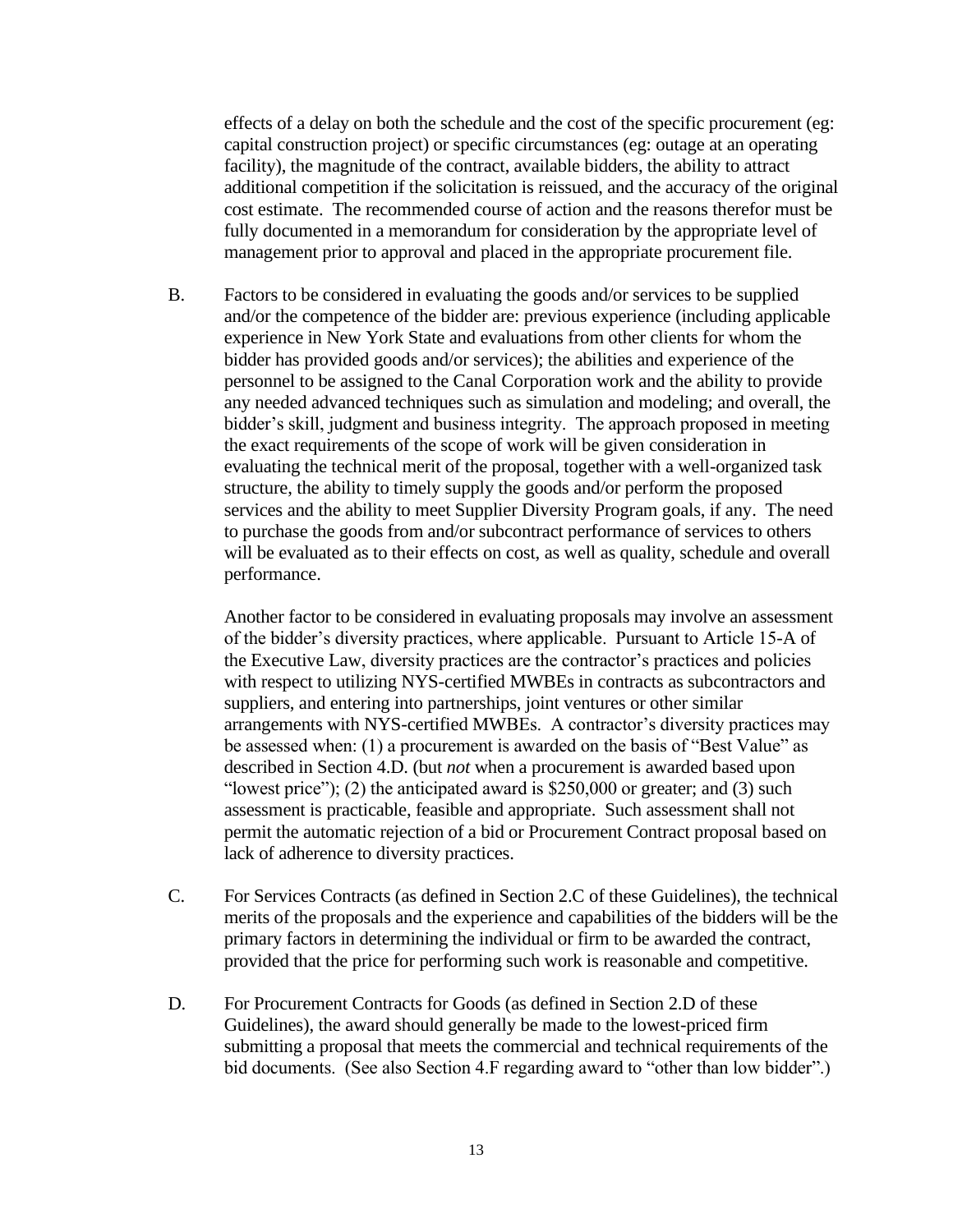E. Pursuant to § 139-k of the State Finance Law, the Canal Corporation shall not award a Procurement Contract to an offeror who fails to provide timely, accurate and complete responses to inquiries about past determinations of non-responsibility (unless awarding the contract is necessary to protect public property or public health or safety and the offeror is the only source capable of supplying the required article of procurement within the necessary timeframe.)

A bidder's/contractor's knowing and willful violation of the Canal Corporation policy providing for certain procurement disclosures shall result in a determination of non-responsibility of such offeror pursuant to State Finance Law §§ 139-j and 139-k only.

More than one determination of non-responsibility due to violations of State Finance Law § 139-k in a four-year period shall render an offeror ineligible to submit bids for four years from the second determination of non-responsibility.

- F. The Canal Corporation may award on a "best value" basis for awarding contracts to the offeror that optimizes quality, cost and efficiency, among responsive and responsible offerors. The Canal Corporation may award to "other than low bidder" or "best value" only with the approval of appropriate management as stipulated in the EAPs, and should be based on such a proposal providing a clear advantage to the Canal Corporation over the lower-priced proposal. Such basis shall reflect, whenever possible, objective and quantifiable analysis and may also identify a quantitative factor for offerors that are Small Businesses or NYS-certified SDVOB or MWBE firms. Other factors may include, but are not limited to: improved delivery schedules that will reduce outages; longer warranty periods; improved efficiency over the usable life of the equipment; reduced maintenance costs; the bidders' financial resources or the ability to meet or exceed Supplier Diversity Program and SDVOB goals; and overall, the bidder's skill, judgment and business integrity.
- G. The specifications set forth in any solicitation prepared under these Guidelines were based upon information available at the time of the preparation of the solicitation. Thus, the Canal Corporation may diverge from the specifications of any solicitation if, after review of the proposals responsive to such solicitation, the Canal Corporation deems it prudent in light of its experience, the circumstances of the solicitation and/or potential cost savings.

# **5. RECOMMENDATION OF AWARD**

A written recommendation for approval of a proposed award of a Procurement Contract must include an evaluation of proposals as specified in Article 4 above, as well as any substantive exceptions to commercial and technical requirements of price inquiry, RFP, RFQ or bidding documents, including but not limited to payment terms, warranties and bond requirements, if any, as well as Supplier Diversity Program requirements, as applicable.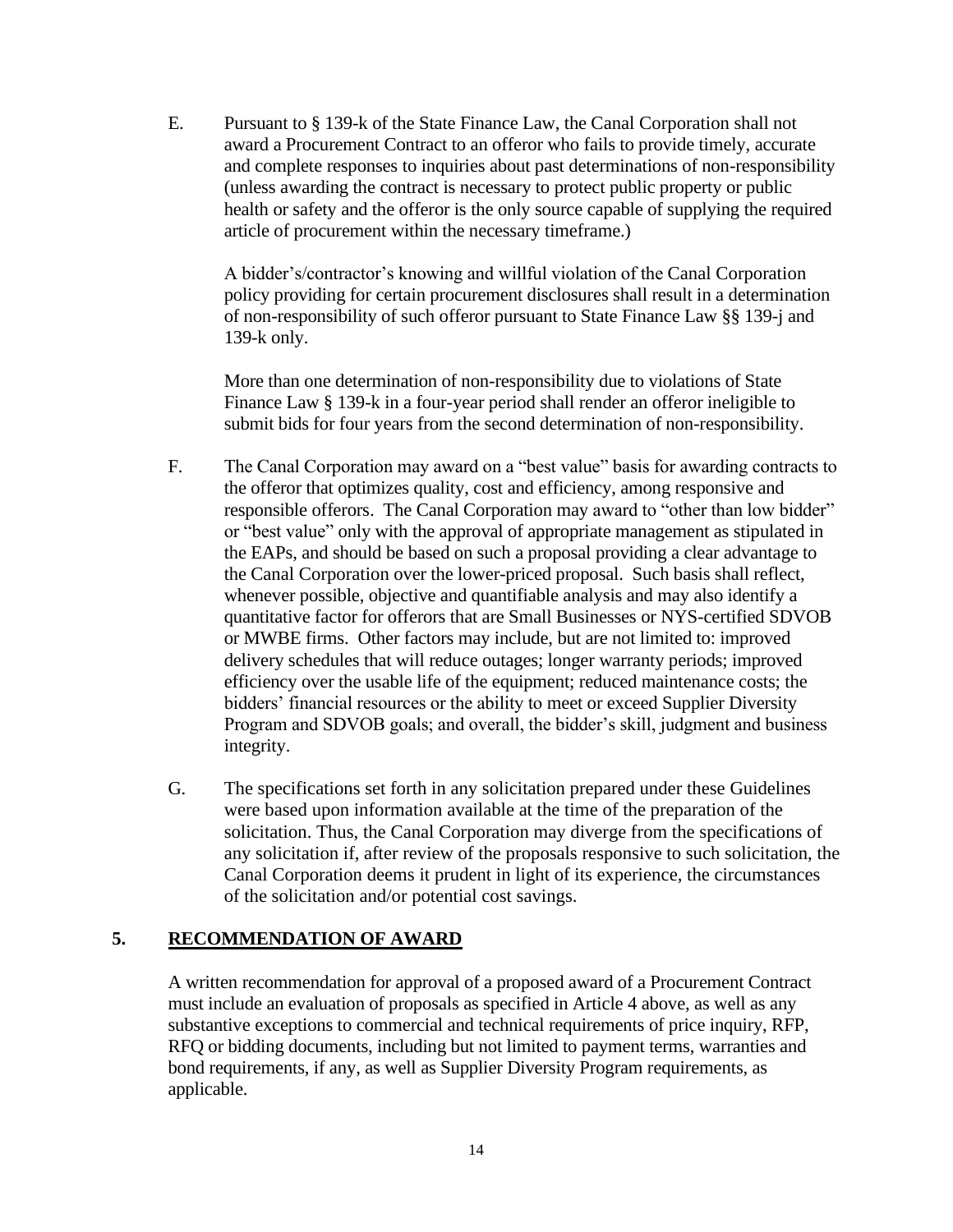# **6. AWARD OF CONTRACT**

- A. Services Contracts (which include contracts for Construction, Personal and Nonpersonal services, as defined in Section 2.C) valued or estimated to be \$5,000 or greater to be performed for a period of more than 12 months are approved and reviewed annually by the Canal Corporation Board of Directors. Services Contracts for a period of less than 12 months are approved by authorized designees in accordance with existing EAPs. Extending a contract for services with an initial duration of less than 12 months beyond 12 months will be approved by the Canal Corporation Board of Directors at the request of the initiating department and will be reviewed by the Canal Corporation Board of Directors annually. Extending a contract for services, that has previously been approved by the Canal Corporation Board of Directors, for a cumulative term of more than 12 months requires further Canal Corporation Board of Director approval.
- B. Extending a contract, previously approved by the Canal Corporation Board of Directors, for 12 months or less ("grace period") requires approval by the NYPA Vice President, SSM of the requesting department or other authorized equivalent or designee in accordance with existing EAPs and concurrence by the NYPA Vice President, SSM.
- C. For Services Contracts valued or estimated to be \$5,000 or greater to be performed for a period of more than 12 months that must be awarded prior to the next Canal Corporation Board of Directors meeting, the initial contract will be issued for the entire intended term of the contract. Based on its total term and value, such contract must be approved in writing by the appropriate management as set forth in the EAPs. Such contract is subject to the Canal Corporation Board of Directors' approval, at the next Canal Corporation Board of Directors' meeting. If such approval is not granted, the contract will be terminated immediately.
- D. A contract or contract task valued or estimated to be \$5,000 or greater is deemed to be for services in excess of 12 months where the contract does not specify a definite term and the work will not be completed within 12 months, and any "continuing services" contract with no fixed term that provides for the periodic assignment of specific tasks or particular requests for services. This includes Canal Corporation Board of Directors-approved contracts for architect/ engineering services with the original engineers of operating facilities, as well as the original supplier of steam supply systems or boilers and turbine generating equipment. Each task authorized under such contracts (which may be referred to as a "Change Order," "Purchase Order" or "Task Number") is considered a separate commitment and must be separately approved in accordance with the EAPs.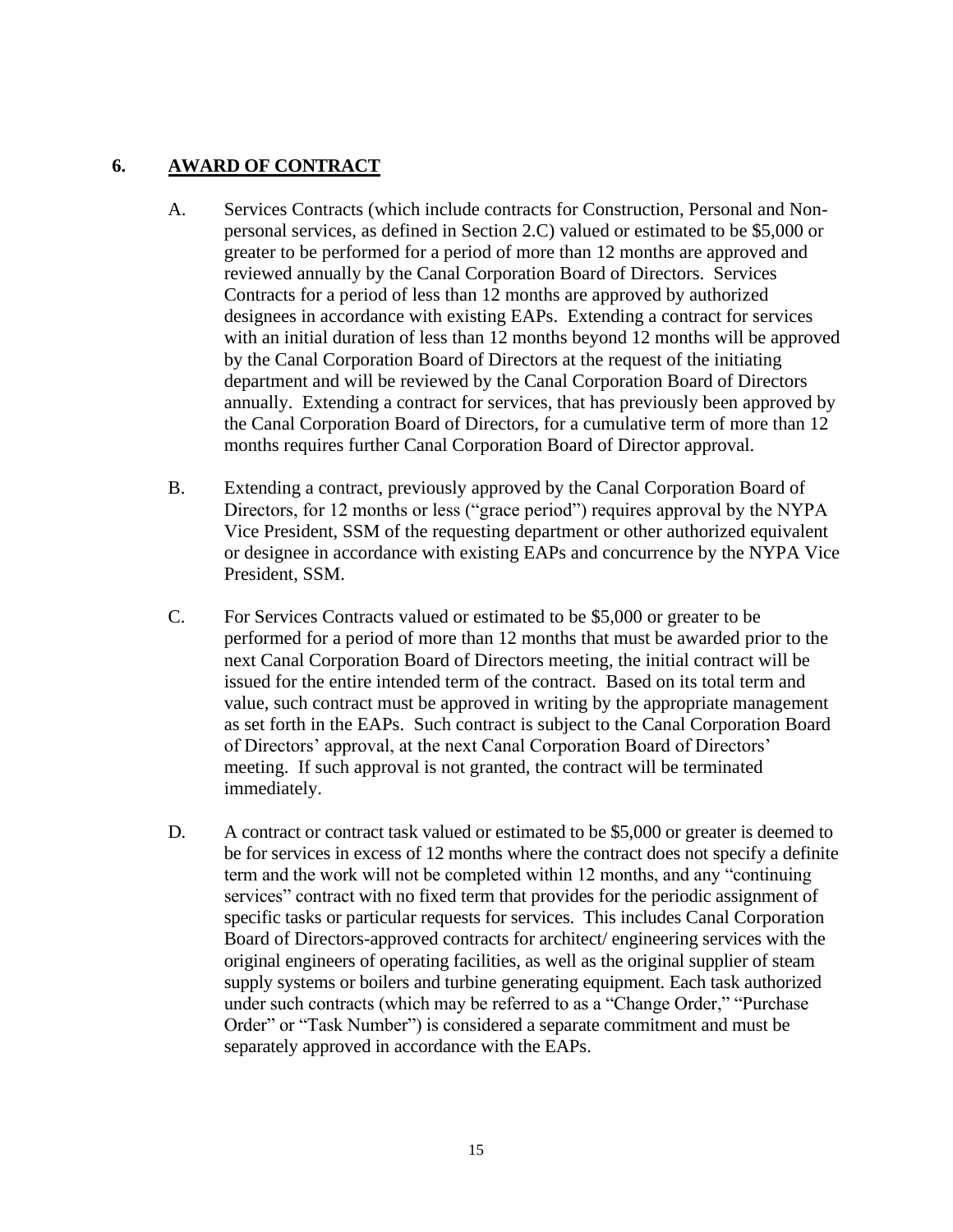- E. If the term of a Personal Services contract will exceed five (5) years, including any extensions, the Vice President of SSM must first approve the Business Unit's written justification for the term exceeding 5 years.
- F. Multiyear contracts for Goods (which include equipment, materials and supplies, as defined in Section 2.D) valued or estimated to be \$5,000 or greater are subject to the management approval thresholds established in the EAPs, and require Trustee approval only once those thresholds are exceeded.
- G. When time constraints or emergency conditions require extending an existing contract with an initial duration of less than a year beyond a year, and the cumulative monetary change order value does not exceed the appropriate limit set forth in the EAPs, the Department Head, with the prior concurrence of the NYPA Vice President, SSM or equivalent(s) or designee, may authorize extending such contract, subject to the Canal Corporation Board of Directors ratifying such action as soon as practicable.
- H. When the total estimated contract value or the value of the extension exceeds the monetary limits set forth in the EAPs, interim approval by the NYPA Chief Executive Officer or Chief Operating Officer or equivalent(s) or designee is required, subject to the Canal Corporation Board of Directors ratifying such action as soon as practicable.
- I. When time constraints or emergency conditions require immediate commencement of services to be performed for a period of more than one year, and when the contract value exceeds the monetary approval limit for the President and Chief Executive Officer or Chief Operating Officer or equivalent(s), as set forth in the EAPs, the President and Chief Executive Officer or Chief Operating Officer or equivalent(s) or designee, with the prior concurrence of the NYPA Vice President, SSM or equivalent(s) or designee, may authorize in writing the commencement of such services. The initial compensation limitation may not exceed the authorization level for the NYPA President and Chief Executive Officer or equivalent(s) or Chief Operating Officer or equivalent(s) as set forth in the EAPs. Such contracts will be subject to the Canal Corporation Board of Directors approval, which will be solicited at their next scheduled Canal Corporation Board of Directors meeting.
- J. The NYPA SSM or the Canal Corporation SSM Department prepares the contract for execution by the Canal Corporation and the successful bidder. No work by the selected contractor will commence until the contract is executed by both parties, except that mutually signed letters of award or intent may initiate work prior to formal execution. Canal Corporation signatories of such letters must be authorized to approve contract awards pursuant to the EAPs.
- K. Pursuant to Economic Development Law § 143, the Canal Corporation shall submit an announcement of the intended contract for inclusion in the procurement opportunities newsletter at the time it enters into a contract. Such announcement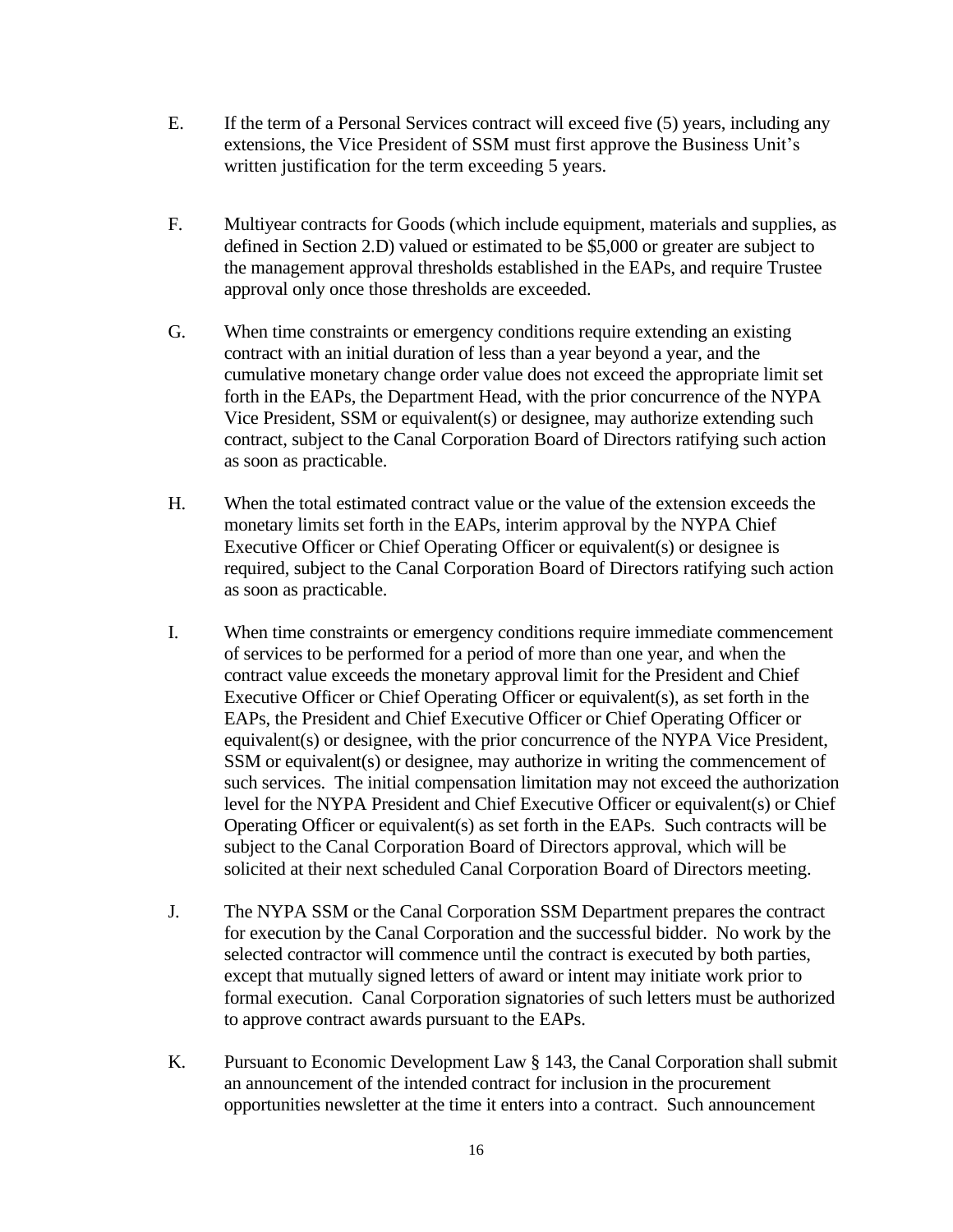shall identify the contract, specify the date of the award of the contract and provide the name of and contact information for each recipient of the contract.

L. Pursuant to Public Authorities Law § 2879, the Canal Corporation shall notify the Commissioner of Economic Development of the award of any Procurement Contract for the purchase of goods and/or services from a Foreign Business Enterprise (as defined in Subsection 3.E.3 of these Guidelines) in an amount equal to or greater than \$1 million simultaneously with notifying the successful bidder therefor. The Canal Corporation shall not enter into the Procurement Contract for said goods and/or services until at least 15 days have elapsed from the notification of the award, except for a Procurement Contract awarded on an emergency or critical basis. The notification to the Commissioner shall include the name, address, telephone and facsimile number of the Foreign Business Enterprise, the amount of the proposed Procurement Contract and the name of the individual at the Foreign Business Enterprise or acting on behalf of same who is principally responsible for the proposed Procurement Contract.

# **7. CONTRACT PROVISIONS**

A. The following standard forms of contracts are available from the NYPA SSM Department or Canal Corporation SSM Department: purchase order format (for standard procurements of goods and/or services); furnish-and-deliver format (for major equipment purchases); long form agreements (for consulting services) and maintenance agreement formats; contract work orders (for construction work of small magnitude); construction contracts (for major construction work) and furnish, deliver and install contracts (for specialized, major procurements where single responsibility is required for procurement and installation). These contract forms are intended to govern the purchase of goods and/or performance of services.

Canal Corporation departments proposing to initiate a Procurement Contract should review these forms to suggest any modifications and additions that may be required for the particular goods and/or services. Under no circumstances should contract forms be shown to proposed bidders without the prior approval of the NYPA SSM Department and the Canal Corporation SSM Department, which are responsible for requesting proposals.

- B. The following types of provisions setting forth contractor responsibilities are to be contained in the standard forms of Procurement Contracts, except that any provisions listed below that are inapplicable or unnecessary because of the nature or duration of the work to be performed, the location(s) where the work is to be performed or the type of compensation being paid therefor, need not be included. Other provisions may be added as necessary and appropriate.
	- 1. Schedule of Services or Specifications
	- 2. Time of Completion
	- 3. Compensation or Itemized Proposals
	- 4. Relationship of Parties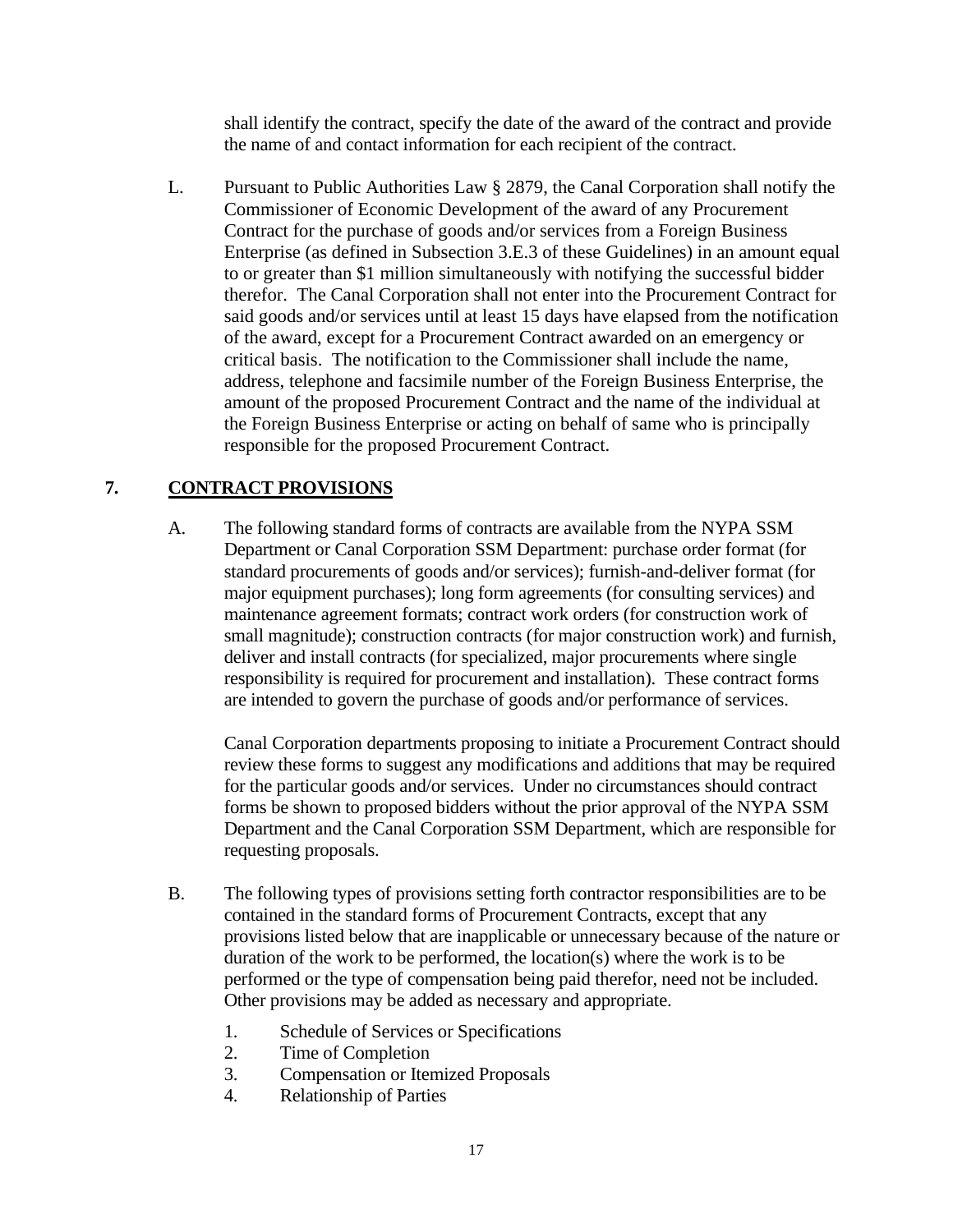- 5. Delays
- 6. Termination
- 7. Changes in the Work
- 8. Claims and Disputes
- 9. Warranty
- 10. Insurance
- 11. Records, Accounts, Inspection and Audit
- 12. Assignment
- 13. Notices
- 14. Indemnification
- 15. Governing Law
- 16. Proprietary Nature of Work
- 17. Testimony
- 18. MWBE requirements
- 19. SDVOB requirements
- 20. Entire Agreement

### Contract Attachments

- 1. Compensation Schedule
- 2. Schedule of Services or Specifications
- 3. Appendix "A" (Miscellaneous Statutory Provisions)
- 4. Appendix "B" (Prompt Payment Provisions)
- 5. Appendix "C" (Minority- and Women-owned Business Enterprise (MWBE) Participation Goal Requirement)
- 6. Appendix "E" (Omnibus Procurement Act of 1992 Requirements)
- 7. Appendix "G" (Equal Employment Opportunities Requirements)
- 8. Appendix "H" (Tax Law Requirements)
- 9. Appendix "J" (Bidder/Contractor Compliance with State Finance Law §§ 139-j and 139-k Providing for Certain Procurement Disclosures)
- 10. Appendix "K" (Additional State and Federal Provisions Required for American Recovery and Reinvestment Act (Pub. L. No. 111-5 Stat. 2009) ("ARRA") Funded Projects) - inactive
- 11. Appendix "L" (DOE Federal Contract Provisions) inactive
- 12. Appendix "M" (Use of Ultra Low Sulfur Diesel Fuel and Best Available Retrofit Technology ("BART") for Heavy Duty Vehicles)
- 13. Appendix "N" (The New York State Iran Divestment Act of 2012 Iranian Energy Sector Divestment)
- 14. Appendix "O" (Encouraging Use of New York State Businesses in Contract Performance) – inactive
- 15. Appendix "P" (Information Security Requirements for Vendors and External Partners)
- C. If a vendor (firm, person or other entity) participates in the development or writing of the specifications for a procurement solicitation, such vendor shall not be permitted to bid on such procurement, either as a prime vendor or as a subcontractor at any level. Contracts for evaluation of offers for products or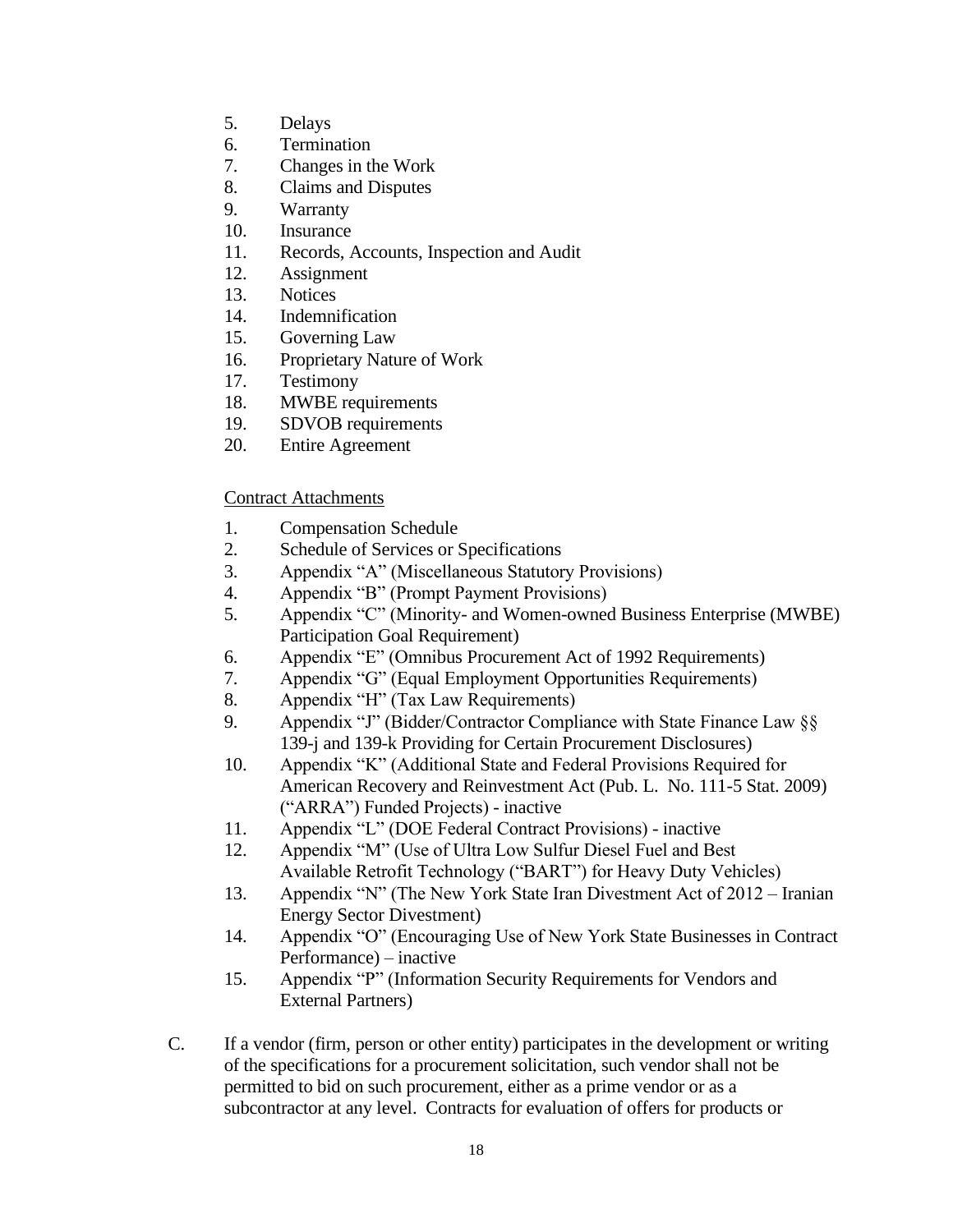services shall not be awarded to a vendor that would then evaluate its own offers for products or services.

Furthermore, any firm, person or other entity retained by the Canal Corporation to provide conceptual studies, designs or specifications is prohibited from being awarded future phases of work, including implementation, related to the original work.

The above restrictions shall not apply where:

- 1. The vendor is the sole source or single source of the product or service;
- 2. More than one vendor has been involved in preparing the specifications for a procurement proposal;
- 3. There is no qualified response to the solicitation for future phases of work, including implementation;
- 4. Construction projects using delivery models of Design-Build or Engineer, Procure, Construct; or
- 5. The originating Canal Corporation Department determines in writing that the restrictions are not in the best interests of the Canal Corporation. Such originating Department shall obtain the approval of the applicable Department Head or equivalent(s), NYPA Vice President, SSM or equivalent(s) or designee, NYPA Assistant General Counsel or equivalent(s) and NYPA President and Chief Executive Officer or designee or Chief Operating Officer or equivalent(s) to waive this restriction on a case-by-case basis.

### **8. CHANGE ORDERS**

- A. Change Orders to existing contracts are justified in the following cases:
	- 1. To incorporate additional work related to the original scope, to delete work or to otherwise modify the original work scope;
	- 2. To exercise options previously included in the original contract to perform additional work or to extend the contract term;
	- 3. To accommodate emergency conditions, defined in Section 3.O herein, that require the immediate performance of work by a firm already under contract;
	- 4. When rebidding would not be practical or in the best interests of the Canal Corporation customers; and
	- 5. To meet the Canal Corporation Supplier Diversity and SDVOB Program goals in accordance with Executive Law Articles 15-A and 17-B, respectively.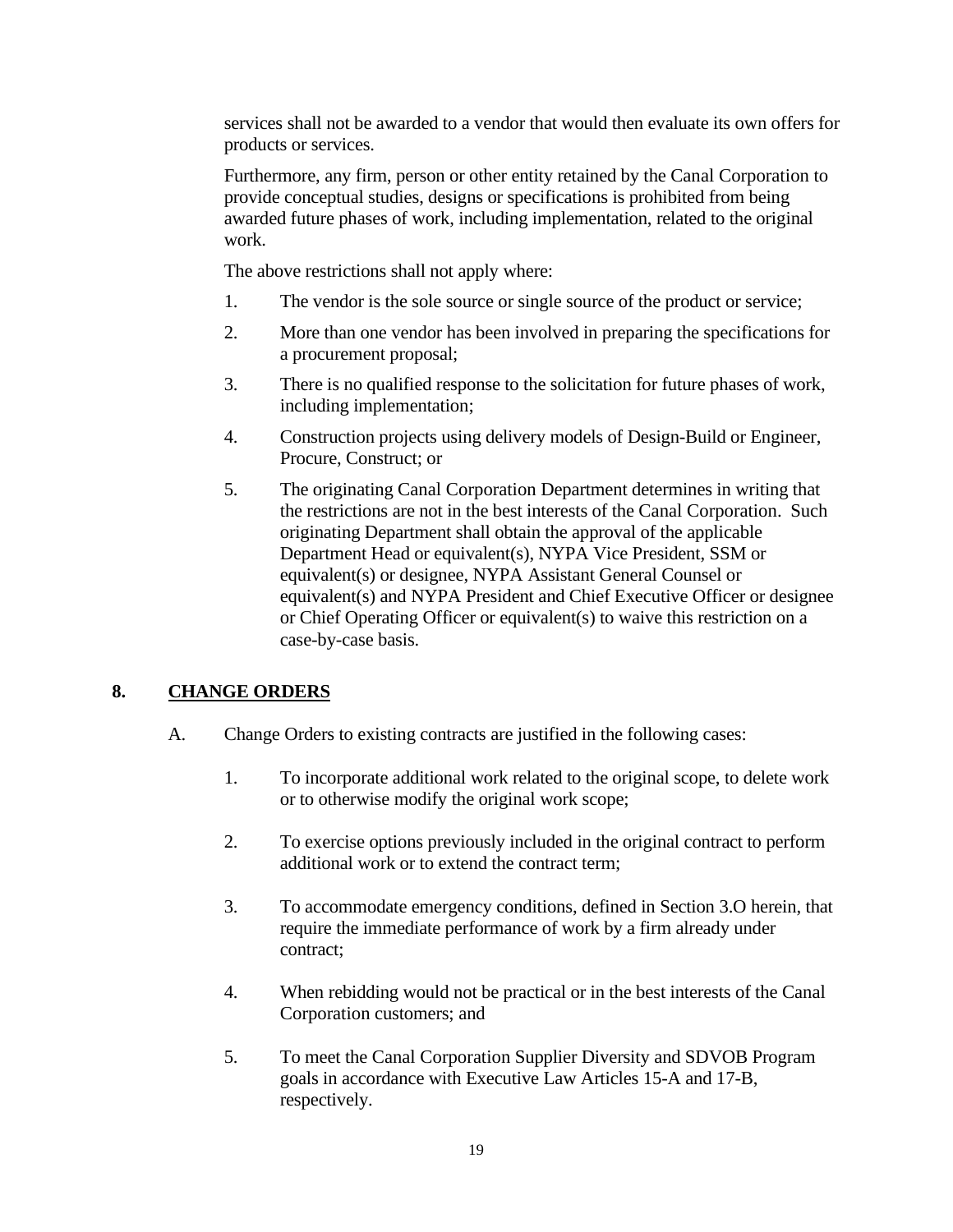- B. All Change Orders must be approved in accordance with the Canal Corporation EAPs and should include specific schedules for completion of work at the earliest possible time.
- C. Pursuant to Public Authorities Law § 2879-a, the Comptroller Regulations and the State Authority Contract Manual, the Canal Corporation may be required to submit certain Change Orders to the New York State Comptroller for filing or approval where the aggregate value of the contract as amended is in excess of \$1 million and the original contract was awarded on the basis of a non-competitive procurement, but the modification was neither contemplated nor provided for in the solicitation for such non-competitive procurement.

# **9. CONTRACTING DECISIONS INVOLVING CURRENT OR FORMER EMPLOYEES**

- A. Former Canal Corporation officers and employees may be eligible to be considered for direct engagement as contractors and/or consultants provided that they meet all criteria for contractors and/or consultants generally as specified in these Guidelines; their engagement is not barred by New York Public Officers Law § 73(8); they obtain an opinion by the New York State Joint Commission on Public Ethics that such engagement is permissible; and upon approval of the NYPA President and Chief Executive Officer, as well as the Chairman of the Canal Corporation Board.
- B. Pursuant to the provisions of New York Public Officers Law § 73(8):
	- 1. No Canal Corporation officer or employee is eligible, within a period of two years after the termination of Canal Corporation service to appear or practice before the Canal Corporation or receive compensation for any services rendered on behalf of any person, firm, corporation or association, in relation to any case, proceeding or application or other matter before the Canal Corporation.
	- 2. No Canal Corporation officer or employee is eligible, at any time after the termination of Canal Corporation service, to appear, practice, communicate or otherwise render services before the Canal Corporation or any other state agency or receive compensation for any such services rendered on behalf of any person, firm, corporation or other entity in relation to any case, proceeding, application or transaction that such person was directly concerned with and personally participated in during his or her period of service, or which was under his or her active consideration.
	- 3. Pursuant to the provisions of New York Public Officers Law § 73(8-b), notwithstanding the provisions of 1. and 2. above, a former Canal Corporation officer or employee may contract individually, or as a member or employee of a firm, corporation or association, to render services to the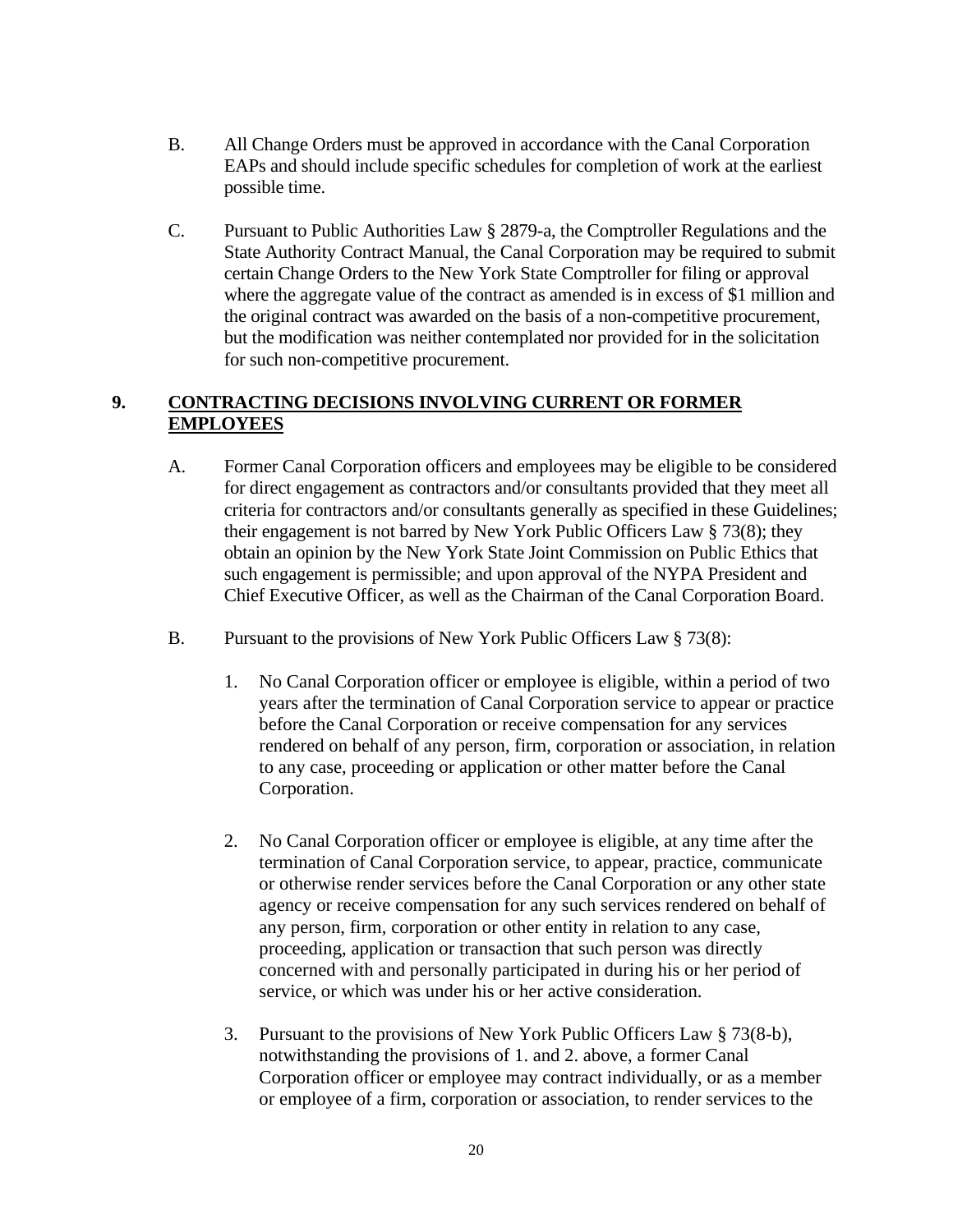Canal Corporation, if, prior to engaging in such service, the Chairman of the Board of Directors certifies in writing to the New York State Joint Commission on Public Ethics that such former officer or employee has expertise, knowledge or experience with respect to a particular matter which meets the Canal Corporation needs and is otherwise unavailable at a comparable cost. Where approval of the contract is required under § 112 of the New York State Finance Law, the Comptroller shall review and consider the reasons for such certification. The New York State Joint Commission on Public Ethics must review and approve all such certifications.

- C. No Canal Corporation employee who is involved in the award of Canal Corporation grants or contracts may ask any officer, director or employee of such current or prospective contractor or grantee to reveal: (a) the political party affiliation of the individual; (b) whether the individual or entity has made campaign contributions to any political party, elected official or candidate for elective office or (c) whether the individual voted for or against any political party, elected official or candidate for elective office.
- D. No Canal Corporation employee may award or decline to award any grant or contract, or recommend, promise or threaten to do so because of a current or prospective grantee's or contractor's: (a) refusal to answer any inquiry prohibited by Section 9.C above or (b) giving or withholding or neglecting to make any contribution of money, service or any other valuable thing for any political purpose.
- E. No Canal Corporation employee may take part in any contracting process or decision: (i) to a Relative; or (ii) to any entity in which the Canal Corporation employee or a Relative of such Canal Corporation employee owns or controls 10% or more of the stock of such entity (or 1% in the case of a corporation whose stock is regularly traded on an established securities exchange); or serves as an officer, director or partner of that entity. If a contracting matter arises relating to this Section 9.E, then the employee must advise in writing his or her supervisor and the Office of Ethics and Compliance of the relationship, and must be recused from any and all discussions or decisions relating to the matter.
	- 1. For purposes of this Section 9.E, the term "Relative" is defined in Definitions, Section 2.H of these Guidelines.

# **10. SUPPLIER DIVERSITY PROGRAM REQUIREMENTS**

The Canal Corporation strives to continue to foster the development of business opportunities on Canal Corporation contracts for MWBEs. Article 15-A of the Executive Law established the NYS Office (now Division) of Minority and Women's Business Development ("DMWBD") that is responsible for developing rules and regulations for implementation of this statute, certifying MWBEs and reviewing and monitoring goal plans, compliance reports and contract provisions to be included in all non-construction contracts for more than \$25,000 and construction contracts for more than \$100,000. The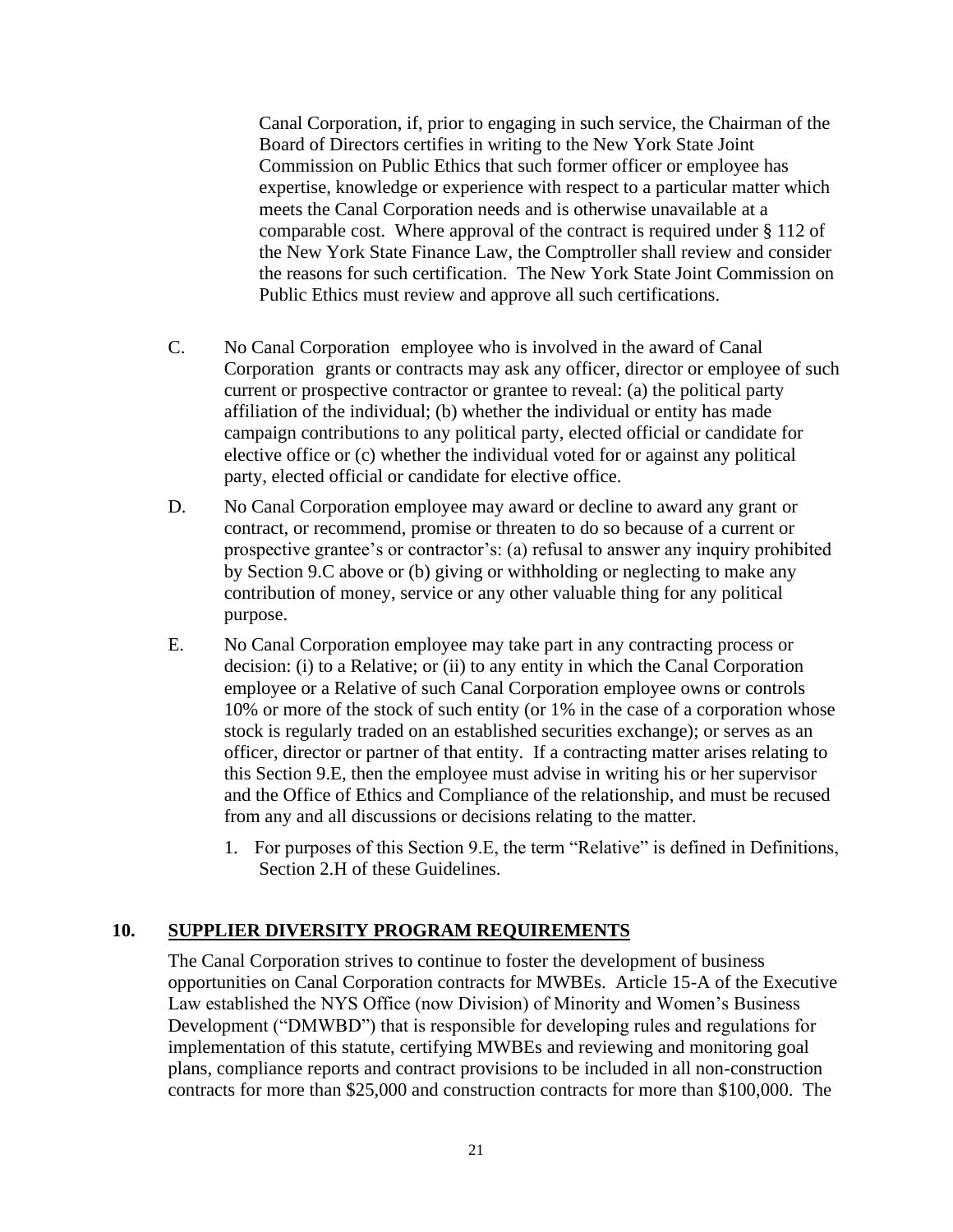definition of an MWBE is included in Section 2.I of these Guidelines. The Canal Corporation aims to solicit proposals from NYS-certified MWBEs that are qualified to perform the required work. In addition, specific goals may be included in certain contracts for consulting work, construction and procurement of goods and other services requiring the contractor/vendor to subcontract a portion of the work to NYS-certified MWBEs as required by law. Bidders' proposals will include a completed preliminary Utilization Plan Form for MWBEs, as well as applicable EEO and Diversity Practices Forms, where required. Such bidders' failure to meet these requirements may be grounds for rejection of the proposal, or cancellation of the contract if a contractor did not make a good faith effort to meet its goals after contract award. Final MWBE Utilization Plans for Construction contracts valued at more than \$100,000 shall be provided and posted on the procurement website by the successful vendor within ten business days of contract signing.

Pursuant to § 2879 of the Public Authorities Law and as further set forth in the Canal's Corporation Supplier Diversity Program documents, the following guidelines apply:

- 1. Identify those areas or types of contracts for which MWBEs may best bid so as to promote and assist participation by such enterprises and facilitate a fair share of the awarding of contracts to such enterprises.
- 2. Provide notice, in addition to any other notice of procurement opportunities required by law, to professional and other organizations that serve MWBEs providing the types of services procured by the Canal Corporation.
- 3. Maintain lists of qualified NYS-certified MWBEs, including professional firms that have expressed an interest in doing business with the Canal Corporation and ensuring that such lists are updated regularly. The Canal Corporation shall also consult the lists of NYS-certified MWBEs maintained by the DED pursuant to Executive Law Article 15-A.
- 4. Establish appropriate goals for participation by MWBEs in Procurement Contracts awarded by the Canal Corporation and for the utilization of MWBEs as subcontractors and suppliers by entities having Procurement Contracts with the Canal Corporation. Statewide numerical participation target goals shall be established by the Canal Corporation based on the criteria set forth in Public Authorities Law § 2879.
- 5. Conduct procurements in a manner that will enable the Canal Corporation to achieve the maximum feasible portion of the goals established pursuant to Subdivision 4 of this Section and that eliminates barriers to participation by MWBEs in the Canal's Corporation procurements.
- 6. Designate one or more senior staff of the Canal Corporation to oversee the Canal's Corporation programs established to promote and assist participation by and utilization of NYS-certified MWBEs.

### **11. SERVICE-DISABLED VETERAN-OWNED BUSINESS ("SDVOB") PROGRAM REQUIREMENTS**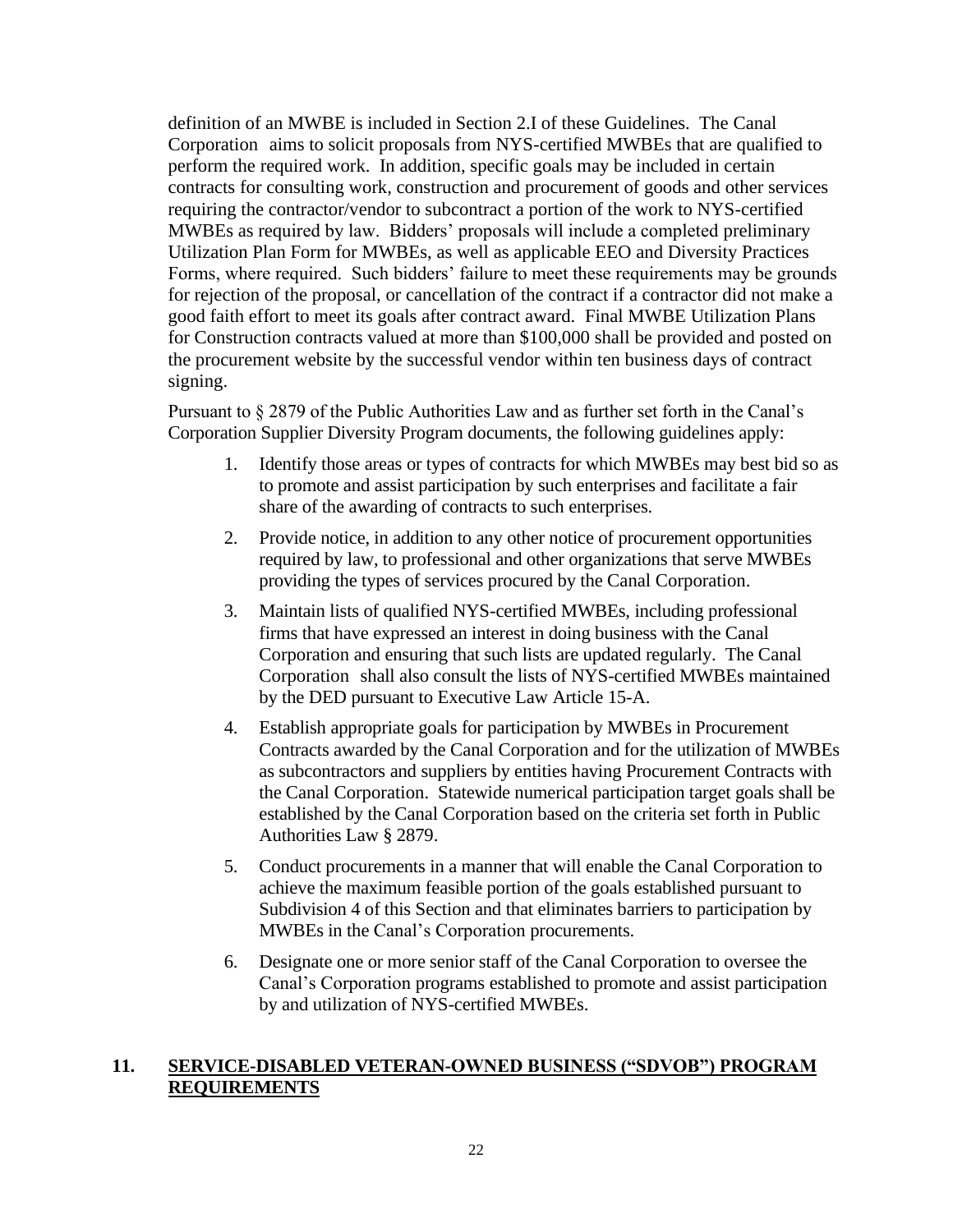The Canal Corporation also strives to foster the development of business opportunities for NYS-certified SDVOBs and to further increase participation by SDVOBs in Canal Corporation contracts, as set forth in Sections 2.M and 3.K of these Guidelines and pursuant to Article 17-B of the Executive Law. One tool is the use of SDVOB discretionary purchasing, as further described in Sections 3.D, K and M of these Guidelines. Another tool authorized by the law is the use of set-asides, which permit the reservation in whole or in part of certain procurements by state agencies and authorities when more than one NYS-certified SDVOB is available and can provide the necessary goods or services to meet the Canal Corporation form, function and utility. The same dollar limits apply to SDVOB contracts as those set forth for MWBEs in Article 10 of these Guidelines.

Pursuant to Article 17-B of the Executive Law, the following guidelines apply:

- 1. Identify contracts where SDVOBs may best perform and/or where SDVOB goals are practical, feasible and appropriate for the purpose of increasing the utilization of SDVOB participation on Canal Corporation contracts.
- 2. Submit regular reports with respect to SDVOB Program activity, including but not limited to, utilization reporting and contract monitoring and compliance.
- 3. Achieve an overall goal of six percent for SDVOB participation on Canal Corporation contracts.

#### **12. DISADVANTAGED BUSINESS ENTERPRISE ("DBE") PROGRAM REQUIREMENTS ON PROJECTS THAT ARE FEDERALLY FUNDED**

The Canal Corporation ("Canals") strives to foster the development of business opportunities for NYS certified DBEs and to further increase their participation in Canals Federally funded contracts. The Canals aims to solicit proposals from DBEs for procurements that will be partially or fully federally funded. The Canals follows the DBE guidelines as set out by The Federal Department of Transportation ("DOT"). NYS DOT is tasked with certifying eligible small businesses as DBEs in New York State.

The Canals is committed to promoting participation of DBEs in Canals contracting opportunities in accordance with federal law and regulations and seeks to achieve the following objectives:

- 1. To ensure nondiscrimination in the award and administration of Federally funded contracts in the canals and waterways;
- 2. To create a level playing field on which DBEs can compete fairly for Federally funded contracts;
- 3. To ensure that the Canals' DBE program is narrowly tailored in accordance with applicable law;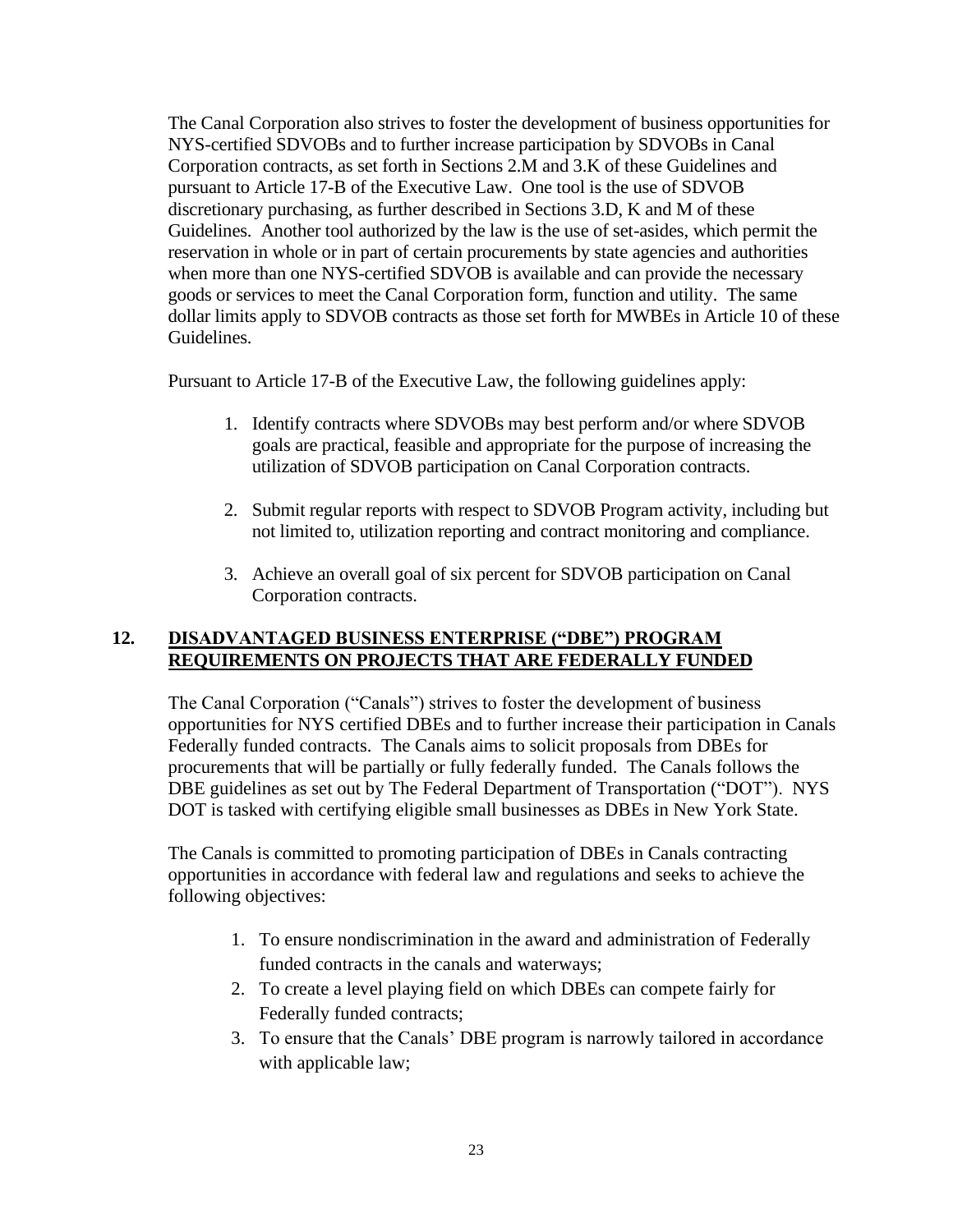- 4. To ensure that only firms that fully meet this Federal eligibility standards are permitted to participate as DBEs;
- 5. To help remove barriers to the participation of DBEs in Federally funded contracts;
- 6. To promote the use of DBEs in all types of federally-assisted contracts and procurement activities.
- 7. To assist the development of firms that can compete successfully in the marketplace outside the DBE program; and
- 8. To provide appropriate flexibility to recipients of Federal financial assistance in establishing and providing opportunities for DBEs.

# **13. PROCUREMENT RECORD AND REPORTING**

### A. **Procurement Record**

The NYPA SSM Department or the Canal Corporation SSM Department maintains records of Procurement Contracts. In addition to bid- and contract award-related documents for the goods provided and/or services performed, the Procurement Record includes, but is not limited to, documentation of the decisions made and the approach taken in the procurement process. Such records may be transmitted to the digital warehouse for electronic storage and retrieval. Under State Finance Law §§ 139-j and 139-k, the Procurement Record must also include:

- i. A statement describing the basis for a determination of a bidder's/contractor's non-responsibility (per State Finance Law §§ 139-j and 139-k only) and the decision not to award an offeror the Procurement Contract must be included in the Procurement Record.
- ii. The Canal Corporation shall notify the New York State Office of General Services of bidders/contractors who have been determined to be nonresponsible bidders (per State Finance Law §§ 139-j and 139-k only) or debarred due to violations of § 139-j of the State Finance Law.
- iii. All forms entitled "Record of Contact" shall be included in the respective Procurement Record.
- iv. A statement describing the basis for a termination of a Procurement Contract for providing an intentionally false certification must be included in the Procurement Record.

### B. **Procurement Report**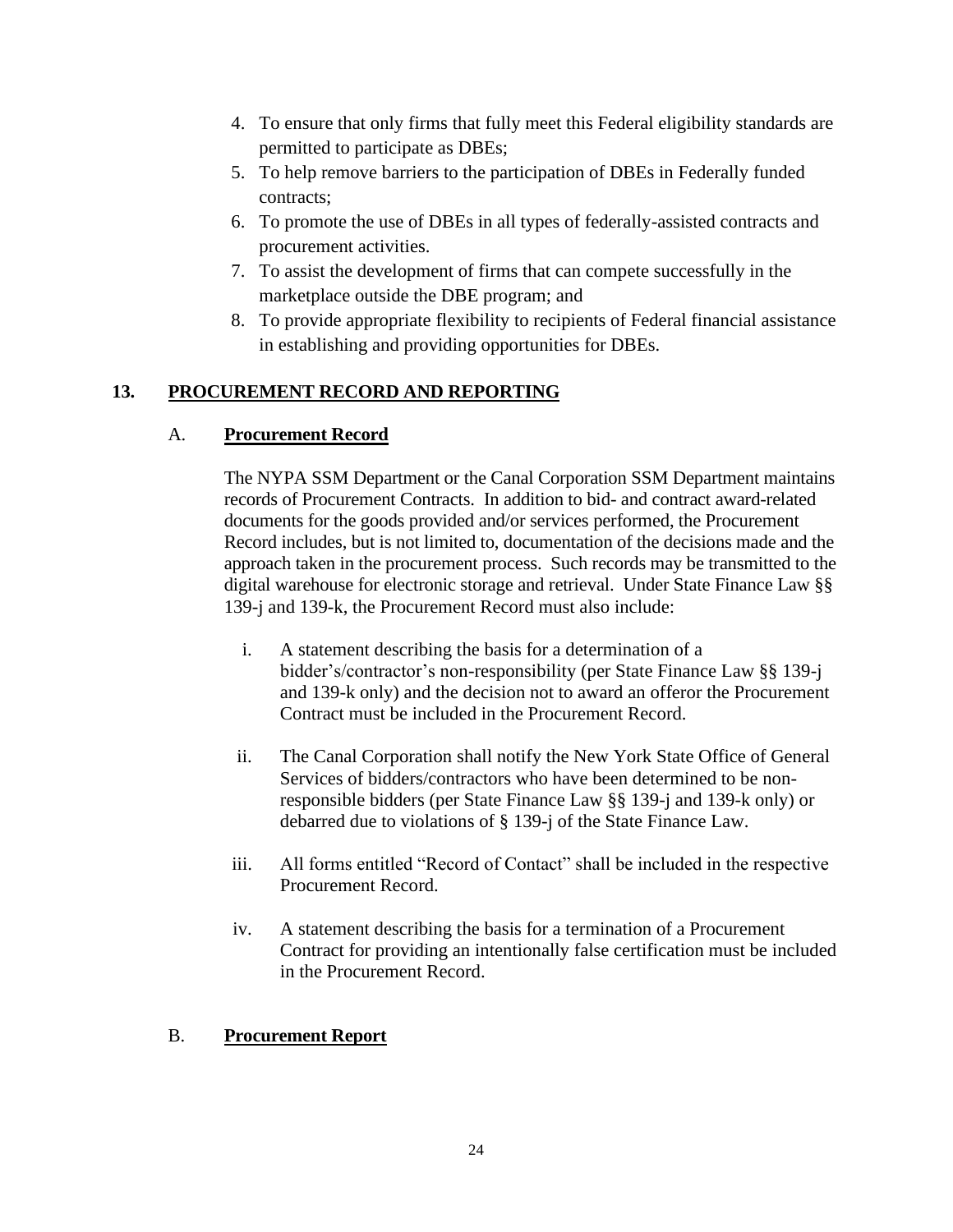The NYPA Vice President, SSM or equivalent(s) will prepare and submit an annual report to the Canal Corporation Board of Directors for their approval that will include:

- 1. A copy of the Guidelines;
- 2. An explanation of the Guidelines and any amendments thereto since the last annual report;
- 3. A list of all Procurement Contracts entered into since the last annual report, including all contracts entered into with New York State Business Enterprises and the subject matter and value thereof and all contracts entered into with Foreign Business Enterprises and the subject matter and value thereof;
- 4. A description of work performed, the contract number, the date of the contract and its duration, the name, address and NYS-certified MWBE designation of the awardees, the total amount of the contract, the amount spent on the contract during the reporting period and for the term of the contract to date and the status of open Procurement Contracts during the report year;
- 5. The type of contract (equipment, services, personal services or construction);
- 6. The method of awarding the contract (e.g., competitive bidding, Sole Source, Single Source);
- 7. The reasons why any procurements with a value equal to or greater than \$50,000 were not noticed in the Contract Reporter;
- 8. The number of bids received and
- 9. All referrals made and all penalties imposed, if any, pursuant to § 316 of the Executive Law.
- C. Such annual report, as approved by the Canal Corporation Board of Directors, shall be submitted to the New York State Division of the Budget within 90 days of the end of such calendar year, and copies thereof shall be distributed to the New York State Department of Audit and Control, the DED, the New York State Senate Finance Committee, and the New York State Assembly Ways and Means Committee and any other entity as may be required by law. The annual procurement report is posted on the Canal Corporation website and copies shall be made available to the public upon reasonable written request therefor.
- D. The Canal Corporation may be called upon periodically to submit information regarding the procurement of goods and/or services to organizations implementing the Public Authorities Accountability Act (PAAA) or other statutes regulating the procurement of goods and services, such as Canal Corporation's Budget Office through the Public Authorities Reporting Information System ("PARIS").